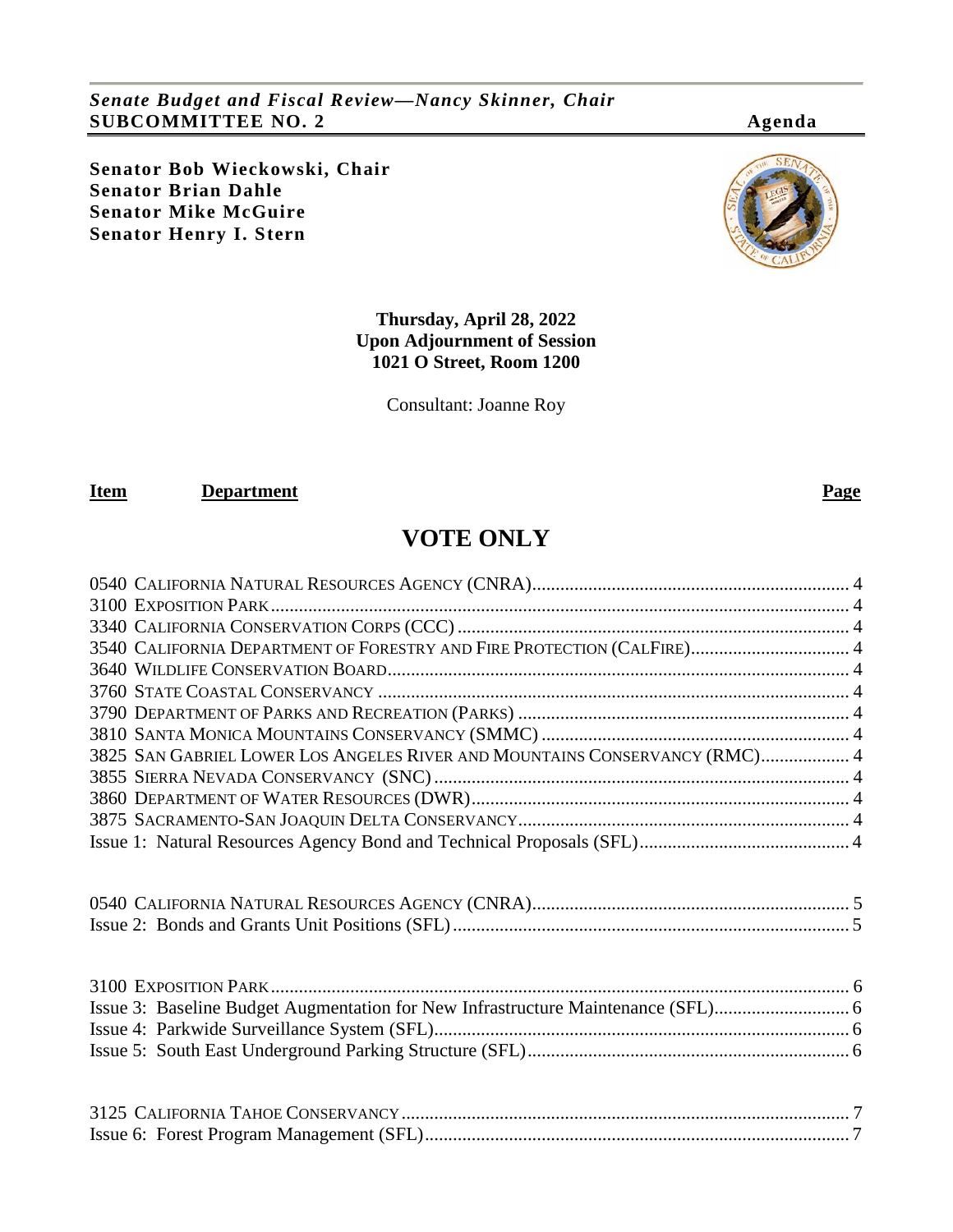| 3360 ENERGY RESOURCES CONSERVATION AND DEVELOPMENT COMMISSION (CEC)  8                         |  |
|------------------------------------------------------------------------------------------------|--|
|                                                                                                |  |
|                                                                                                |  |
|                                                                                                |  |
|                                                                                                |  |
|                                                                                                |  |
|                                                                                                |  |
|                                                                                                |  |
|                                                                                                |  |
|                                                                                                |  |
|                                                                                                |  |
|                                                                                                |  |
|                                                                                                |  |
|                                                                                                |  |
|                                                                                                |  |
|                                                                                                |  |
| Issue 11: Establishment of Two Positions for the Great Redwood Trail Project (SFL) 12          |  |
|                                                                                                |  |
|                                                                                                |  |
|                                                                                                |  |
|                                                                                                |  |
| Issue 14: Kings Beach State Recreation Area (SRA): Recreational Pier Replacement and Support   |  |
|                                                                                                |  |
| Issue 16: Local Assistance: Statewide Park Program and Urban Parks Initiative Grants (SFL)  14 |  |
|                                                                                                |  |
|                                                                                                |  |
| Issue 19: Pismo Beach State Beach (SB): Entrance Kiosk Replacement (SFL)  16                   |  |
|                                                                                                |  |
|                                                                                                |  |
|                                                                                                |  |
| 3820 SAN FRANCISCO BAY CONSERVATION AND DEVELOPMENT COMMISSION (BCDC)  19                      |  |
|                                                                                                |  |
|                                                                                                |  |
|                                                                                                |  |
|                                                                                                |  |
|                                                                                                |  |
|                                                                                                |  |
|                                                                                                |  |
|                                                                                                |  |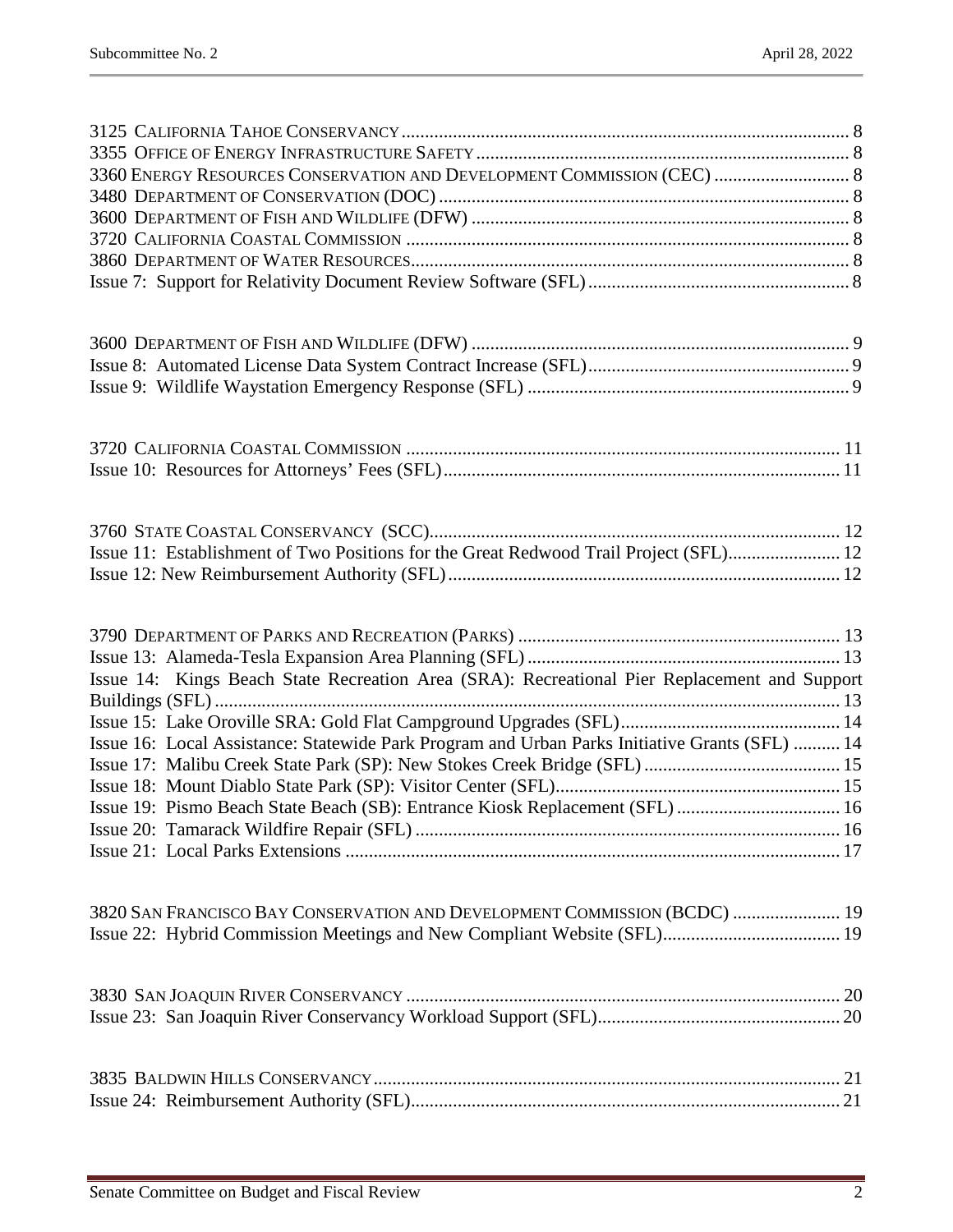| Issue 28: Drought Planning for Nontransient Noncommunity Water Systems (SB 552) (SFL) 24 |  |
|------------------------------------------------------------------------------------------|--|

# **DISCUSSION**

| Issue 30: Budget Control Section 20.00: Reappropriations and Reversions (SFL)  26              |  |
|------------------------------------------------------------------------------------------------|--|
|                                                                                                |  |
|                                                                                                |  |
| Issue 31: Office of the State Fire Marshal (OSFM), Fire and Life Safety Designated Campus Fire |  |
|                                                                                                |  |
|                                                                                                |  |
|                                                                                                |  |
|                                                                                                |  |
|                                                                                                |  |
|                                                                                                |  |
|                                                                                                |  |

*Pursuant to the Americans with Disabilities Act, individuals who, because of a disability, need special assistance to attend or participate in a Senate Committee hearing, or in connection with other Senate services, may request assistance at the Senate Rules Committee, 1020 N Street, Suite 255 or by calling (916) 651-1505. Requests should be made one week in advance whenever possible.*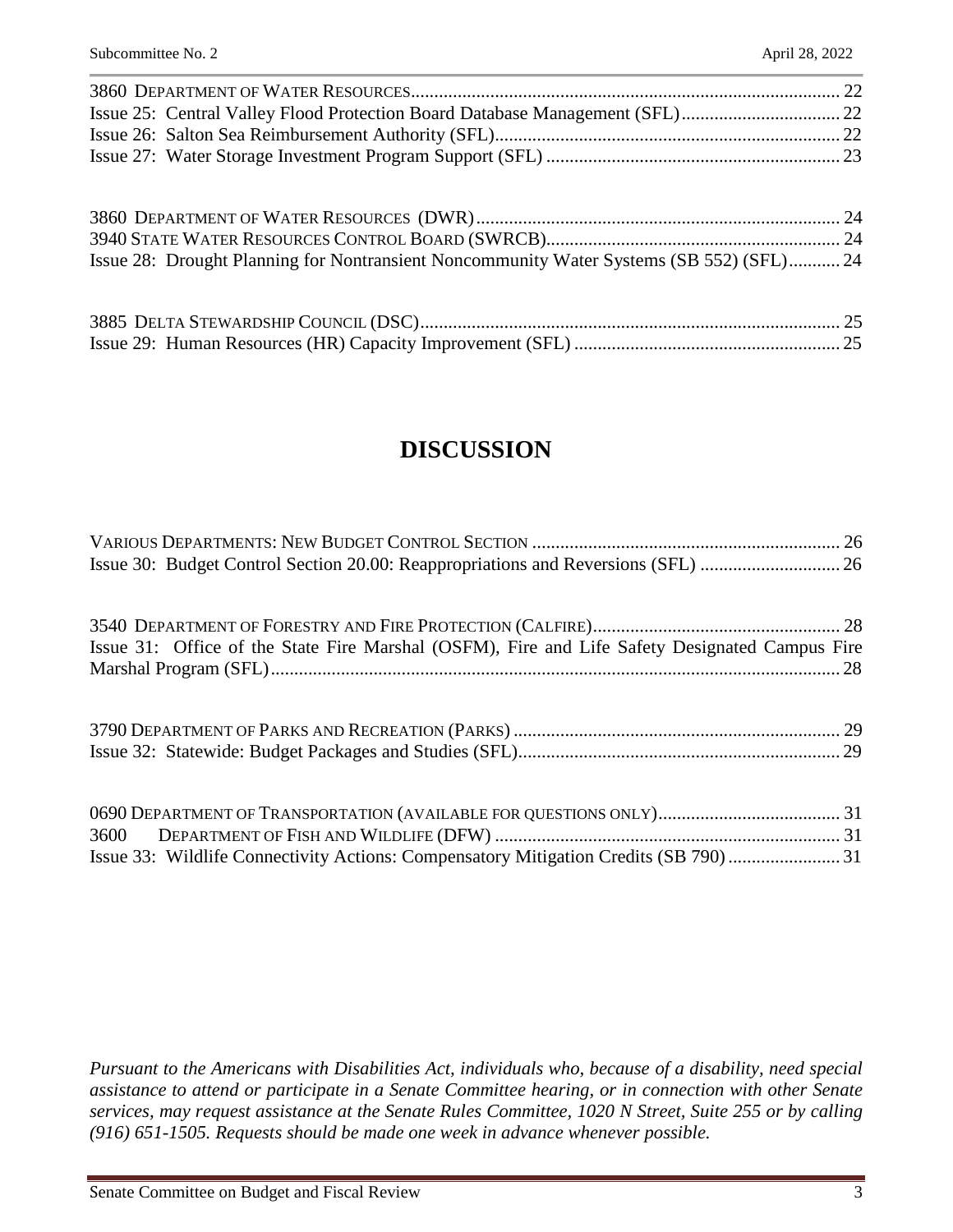# **VOTE-ONLY**

<span id="page-3-6"></span><span id="page-3-5"></span><span id="page-3-4"></span><span id="page-3-3"></span><span id="page-3-2"></span><span id="page-3-1"></span><span id="page-3-0"></span>**0540 CALIFORNIA NATURAL RESOURCES AGENCY (CNRA) 3100 EXPOSITION PARK 3340 CALIFORNIA CONSERVATION CORPS (CCC) 3540 CALIFORNIA DEPARTMENT OF FORESTRY AND FIRE PROTECTION (CALFIRE) 3640 WILDLIFE CONSERVATION BOARD 3760 STATE COASTAL CONSERVANCY 3790 DEPARTMENT OF PARKS AND RECREATION (PARKS) 3810 SANTA MONICA MOUNTAINS CONSERVANCY (SMMC) 3825 SAN GABRIEL LOWER LOS ANGELES RIVER AND MOUNTAINS CONSERVANCY (RMC) 3855 SIERRA NEVADA CONSERVANCY (SNC) 3860 DEPARTMENT OF WATER RESOURCES (DWR) 3875 SACRAMENTO-SAN JOAQUIN DELTA CONSERVANCY**

<span id="page-3-12"></span><span id="page-3-11"></span><span id="page-3-10"></span><span id="page-3-9"></span><span id="page-3-8"></span><span id="page-3-7"></span>**Issue 1: Natural Resources Agency Bond and Technical Proposals (SFL)**

**Governor's Proposal.** A Spring Finance Letter (SFL) requests for appropriations and reappropriations from various bonds, reversions, reversions with associated new appropriations, and other non-bond technical adjustments to continue implementation of existing authorized program.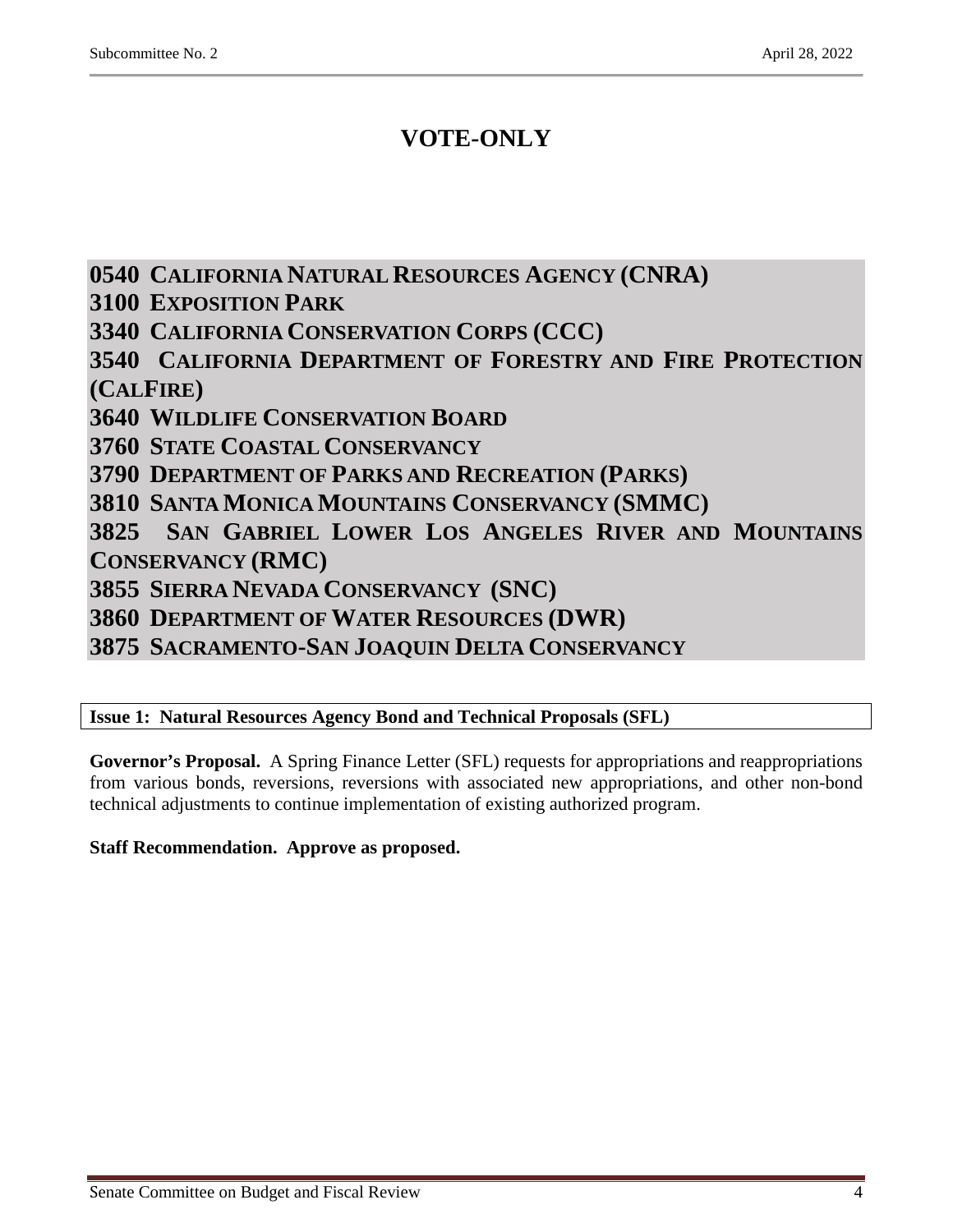# <span id="page-4-0"></span>**0540 CALIFORNIA NATURAL RESOURCES AGENCY (CNRA)**

## <span id="page-4-1"></span>**Issue 2: Bonds and Grants Unit Positions (SFL)**

**Governor's Proposal.** An SFL requests seven permanent positions in 2022-23, six permanent positions in 2023-24, and seven permanent positions in 2024-25 (for a total of 20 positions ongoing) within the Bonds and Grants Unit, to support the increase in grant program and specified project funding and associated workload. Positions will be funded with existing funding authority.

**Background.** CNRA programs award grants for multi-benefit projects that support river restoration, urban greening, flood protection, trails and greenways, natural resource acquisitions, museums, and youth access to natural and cultural resources.

Annually, CNRA receives General Fund projects to administer as well as two annual and one biennial grant program that include the Environmental Enhancement and Mitigation, Museum Grant Program and Youth Community Access Program. In addition, the 2021-22 Budget included General Fund of \$50 million for the Museum grant program, \$50 million for the Urban Greening grant program, \$235 million for specified projects, and \$40 million for Water Resilience Projects, and an additional \$125 million in Proposition 68 funding for programs and projects that improve environmental conditions to promote recovery of native fish species in the Sacramento-San Joaquin watershed. It is anticipated that all but the specified projects will be awarded over multiple rounds.

In addition to the funding appropriated in the 2021-22 Budget, an additional \$200 million General Funds is anticipated for the Urban Greening grant program over the next two fiscal years.

Grant administrators have an average workload of approximately 33 grants per administrator. In order to maintain that ratio additional positions are needed. The additional funding over multiple rounds will also increase workload to develop and update grant guidelines, provide outreach and technical assistance, and provide management of solicitations and award processes. With the addition of staff, programs, and project funding, CNRA requires additional managers to provide oversight of grant administrators and program implementation and administration.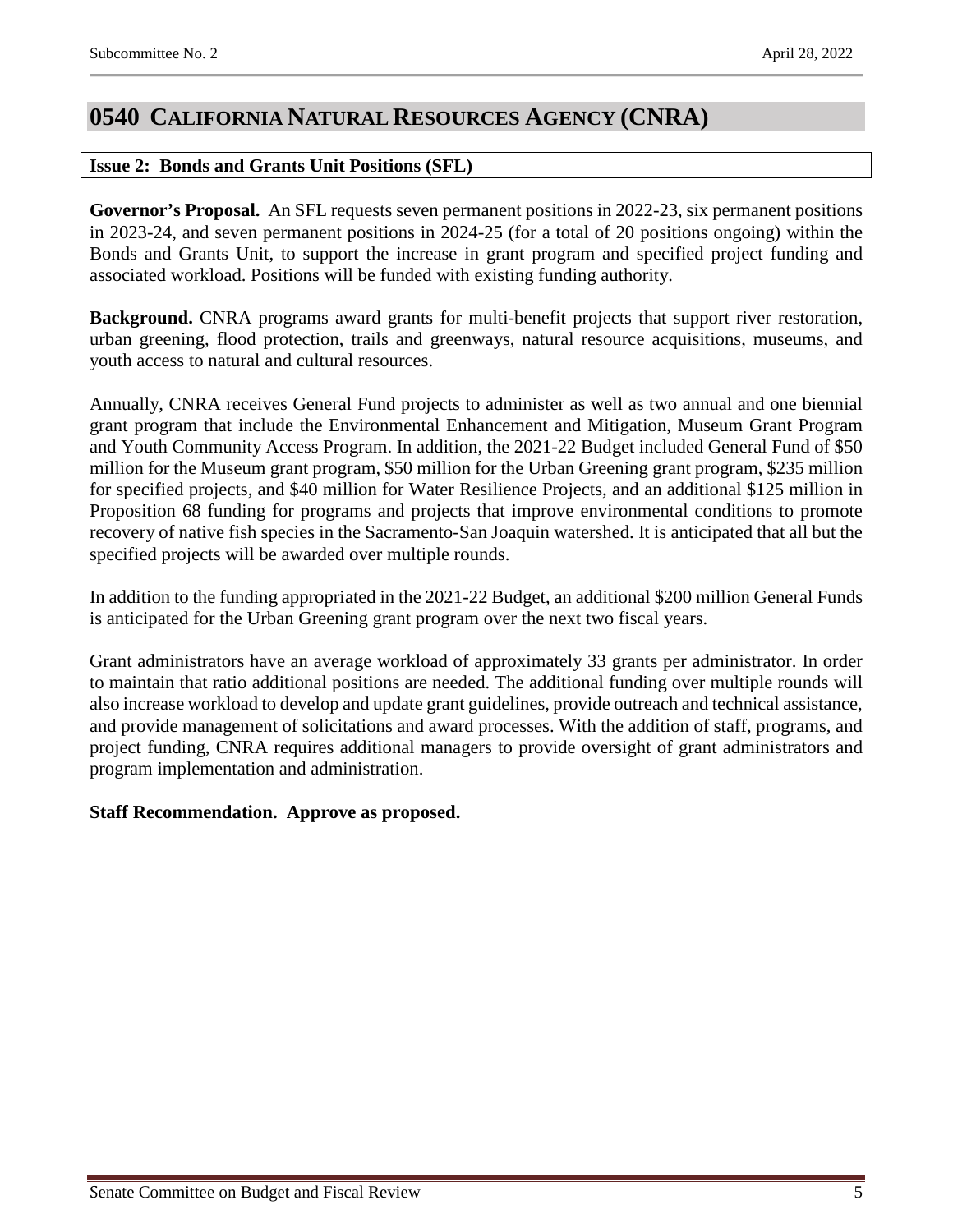# <span id="page-5-0"></span>**3100 EXPOSITION PARK**

#### <span id="page-5-1"></span>**Issue 3: Baseline Budget Augmentation for New Infrastructure Maintenance (SFL)**

**Governor's Proposal.** An SFL requests \$418,000 ongoing Exposition Park Improvement Fund to acquire goods and services in the maintenance and repair of the Orange Parking Structure which was built by the Lucas Museum of Narrative Art to restore the Office of Exposition Park Management's (OEPM's) lost parking inventory due to the construction of the Museum. Additionally, OEPM requests one additional Associate Governmental Program Analyst to support in the additional workload of acquiring the goods and services for maintenance.

### **Staff Recommendation. Approve as proposed.**

### <span id="page-5-2"></span>**Issue 4: Parkwide Surveillance System (SFL)**

**Governor's Proposal.** An SFL requests \$378,000 General Fund for the preliminary plans phase of a project to implement a parkwide surveillance system that will allow Exposition Park Department of Public Safety to patrol the grounds more efficiently, decrease liability to the state for loss of property or life, and allow for more proactive policing to protect the states assets and visitors of the Park.

**Background.** Exposition Park is 147-acre campus comprised of cultural, community, sports and entertainment venues. The Park hosts hundreds of thousands of visitors yearly. A core function of the OEPM is to provide Exposition Park with public safety.

#### **Staff Recommendation. Approve as proposed.**

#### <span id="page-5-3"></span>**Issue 5: South East Underground Parking Structure (SFL)**

**Governor's Proposal.** An SFL requests \$500,000 General Fund to fund a cost estimate study and feasibility analysis to construct an underground parking structure with a festival plaza top-deck.

This underground parking structure will replace three existing surface parking lots and parking on lawn area of the Park. The underground parking structure will be topped off with 14.2 acres of new green space to be use by the local community and park visitors, as well as will serve as additional event space.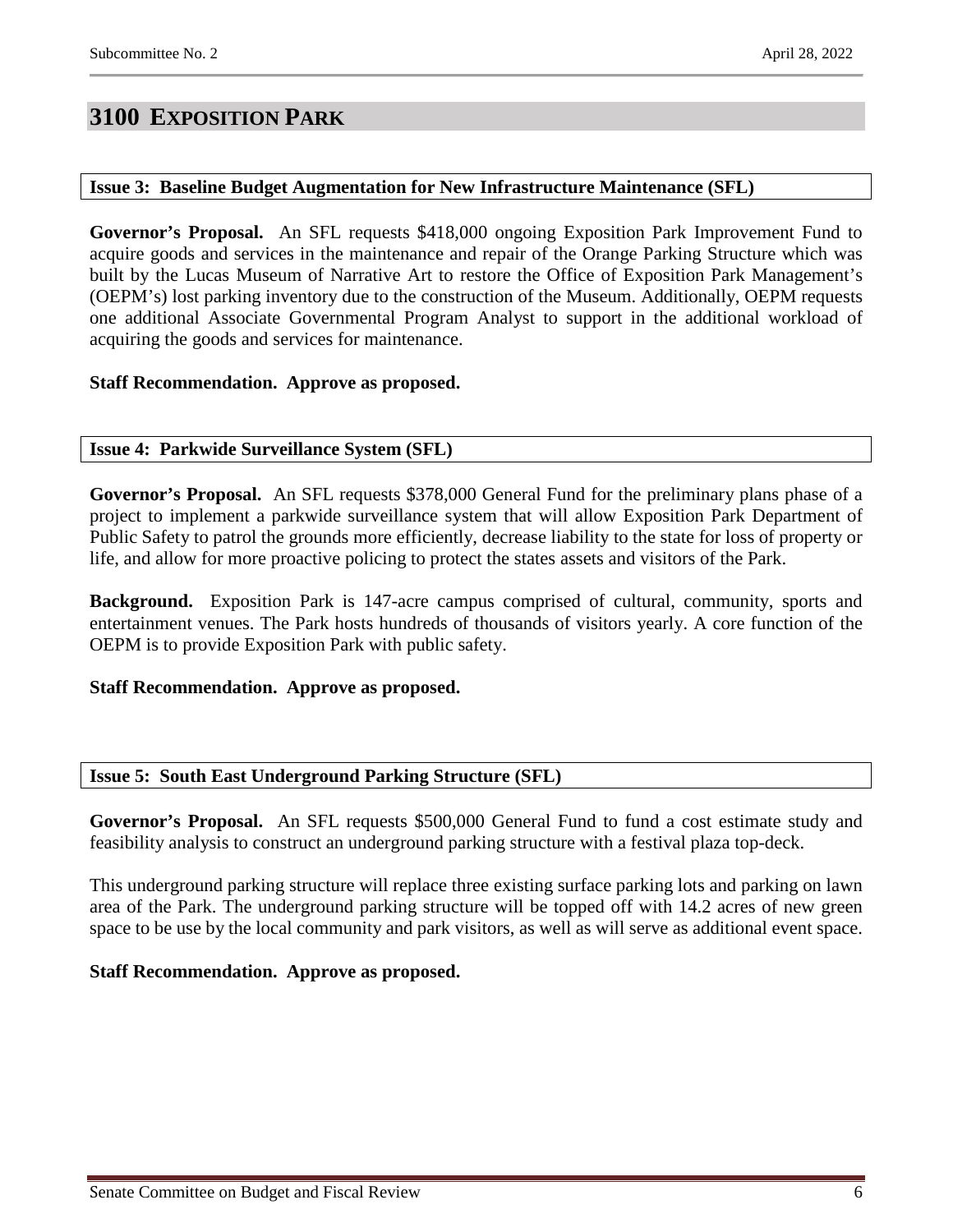# <span id="page-6-0"></span>**3125 CALIFORNIA TAHOE CONSERVANCY**

### <span id="page-6-1"></span>**Issue 6: Forest Program Management (SFL)**

**Governor's Proposal.** An SFL requests a \$1 million ongoing increase in reimbursement authority, and a \$1 million ongoing increase in Federal Trust Fund authority, along with one position to support recently awarded state and federal grants. The additional resources will increase the pace and scale of forest restoration work in the region to reduce risks associated with catastrophic wildfires, drought, and climate change.

**Background.** The Conservancy proposes to use the requested reimbursement authority to reduce hazardous fuels in the wildland-urban interface, implement landscape-scale restoration initiatives, and build sustainable capacity for forest management. The Conservancy supports capacity building and provides grants or subgrants to Basin partners to implement projects on non-Conservancy lands. For projects on Conservancy lands, staff carries out every aspect of project implementation except for specific specialized forestry services that can only be provided by a contractor or project partners.

To begin increasing the pace and scale of wildfire and forest resilience work, the Conservancy requests one Attorney III to oversee compliance with the California Environmental Quality Act and other rules and regulations, provide legal guidance on areas of first impression, and help craft agreements to expand capacity to support partner efforts including the Washoe Tribe.

The Conservancy will use funding from the federal Bureau of Land Management's Southern Nevada Public Land Management Act and the Department of Conservation's Regional Forest and Fire Capacity Program grants to support the requested position. Given the Conservancy's recent success in securing over \$11 million in grant funding and \$36 million in General Fund to support wildfire and forest resilience, the Conservancy anticipates that additional funding will be available to support the position on an ongoing basis.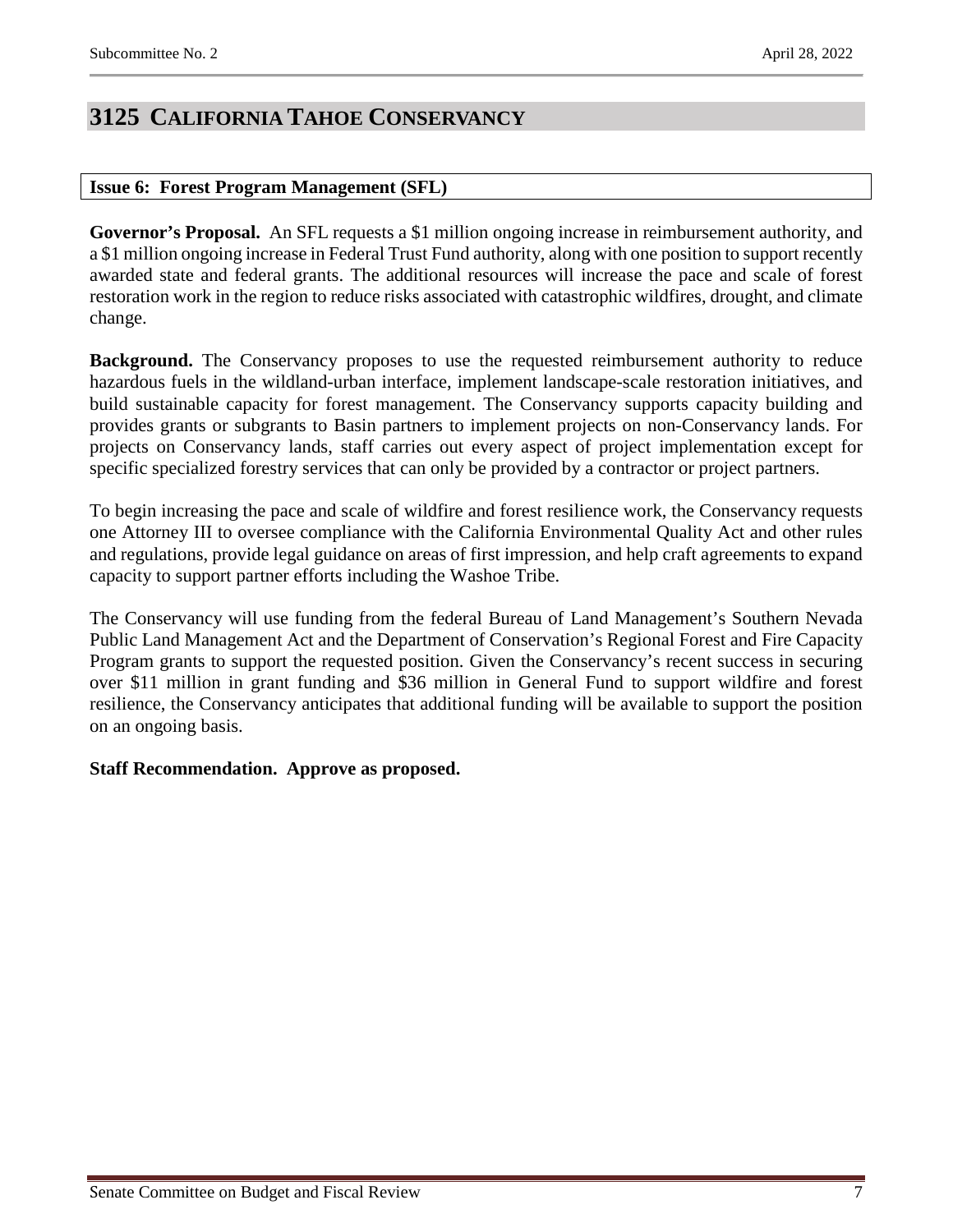# <span id="page-7-3"></span><span id="page-7-2"></span><span id="page-7-1"></span><span id="page-7-0"></span>**3125 CALIFORNIA TAHOE CONSERVANCY 3355 OFFICE OF ENERGY INFRASTRUCTURE SAFETY 3360 ENERGY RESOURCES CONSERVATION AND DEVELOPMENT COMMISSION (CEC) 3480 DEPARTMENT OF CONSERVATION (DOC) 3600 DEPARTMENT OF FISH AND WILDLIFE (DFW) 3720 CALIFORNIA COASTAL COMMISSION 3860 DEPARTMENT OF WATER RESOURCES**

### <span id="page-7-7"></span><span id="page-7-6"></span><span id="page-7-5"></span><span id="page-7-4"></span>**Issue 7: Support for Relativity Document Review Software (SFL)**

Governor's Proposal. An SFL requests \$2.324 million baseline funding to provide resources necessary to adequately maintain and use the Relativity program in responding to litigation requirements and California Public Records Act (PRA) requests.

**Background.** Since the adoption of the PRA in 1968, technology and the types of records used to conduct business have expanded exponentially (e.g., email, SharePoint, cloud drives, Zoom chats, BlueJeans, MicroSoft Teams chat, video footage from drones, and public meeting recordings). Shifts to paperless offices and remote work have also contributed to the creation of larger numbers of electronic records that require collection, review, and, in part, production.

In addition, the public is increasingly making PRA requests referencing specific search terms (e.g., "I want all records you have with the name 'Smith'") in the department's electronic records. With this shift, there is a significant increase in the quantity of records retrieved, which in turn creates a much greater burden to curate the retrieved records for relevance, confidentiality, privilege, or sensitivity.

These shifts increase the volume of records in PRA requests and e- discovery as well as the complexity of developing search terms, digital storage criteria, and review and redaction of records on those platforms.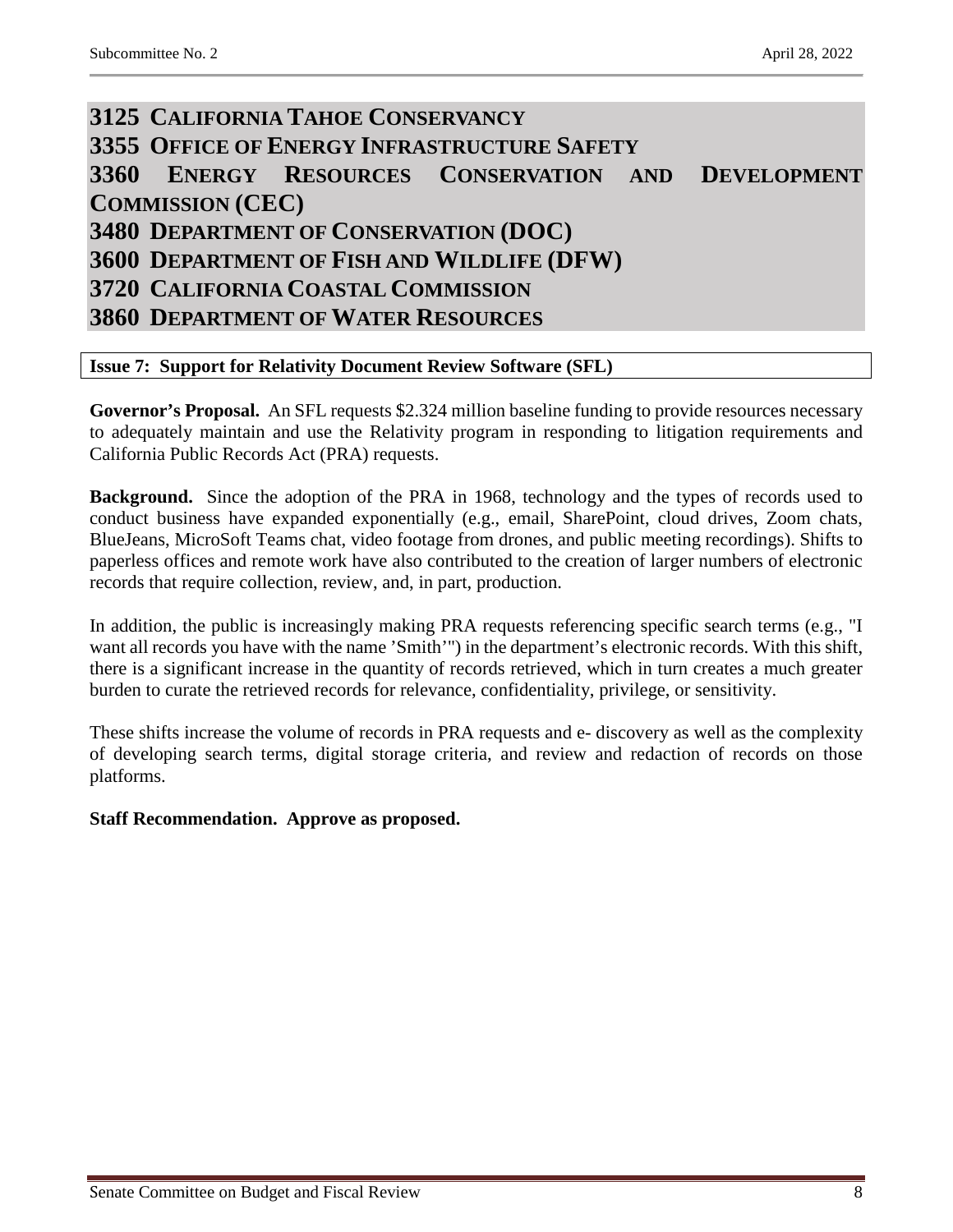# <span id="page-8-0"></span>**3600 DEPARTMENT OF FISH AND WILDLIFE (DFW)**

## <span id="page-8-1"></span>**Issue 8: Automated License Data System Contract Increase (SFL)**

**Governor's Proposal.** An SFL requests funding of \$831,000 General Fund in 2022-23, \$833,000 in 2023-24, \$834,000 in 2024-25, \$974,000 in 2025-26, and \$1.05 million in 2026-27 and ongoing for the increased cost of the agreement between DFW's Data and Technology Division and Aspira. Aspira provides the necessary maintenance, development, and support to keep the Automated License Data System (ALDS) operational.

**Background.** ALDS is an automated system that replaced DFW's paper license inventory system. ALDS allows license items to be printed instantly using point of sale terminals and is available at DFW license agents and DFW license sales offices located throughout the state. ALDS also allows applicants to apply for licensing via the Internet.

ALDS, which houses over 5,000,000 customer and agent records, is DFW's primary mechanism for collecting revenue from the sale and issuance of over 391 different license, permit, and other entitlement types by 10 DFW license sales offices and more than 11,000 license agent locations statewide. ALDS is an essential, mission critical system to DFW, and has allowed DFW to meet mandates that were not previously achievable.

Since the first launch of ALDS, DFW has contracted with Aspira for the maintenance, operation, development, and support to create and keep the system running. The state does not have the necessary knowledge and skill to provide the development, operation, and maintenance of this integrated enterprise information system.

## **Staff Recommendation. Approve as proposed.**

## <span id="page-8-2"></span>**Issue 9: Wildlife Waystation Emergency Response (SFL)**

**Governor's Proposal.** An SFL requests one-time funding of \$1.08 million General Fund in 2022-23 to fund the necessary contracts (payroll services, armed guards, water delivery, portable toilets, etc.) associated with the Wildlife Waystation Sanctuary (WW). The additional resources are needed to care for and rehome the remaining exotic animals to complete DFW's original emergency operation.

**Background.** The WW was an animal sanctuary located in Sylmar, CA that was founded in 1976. This animal sanctuary operated for over 40 years and housed over 77,000 animals. The WW facility was costly to operate and in August 2019, the WW was forced to shut down due to financial difficulties and surrendered its Restricted Species Permit to DFW. At the time of shut down, the WW housed 481 exotic animals, including African lions, tigers, bears, jaguars, chimpanzees, monkeys, reptiles, birds, etc. Surrendering their Restricted Species Permit shifted the responsibility of all the restricted species to DFW. The WW did not have the resources to pay for supplies, utilities, site security, contracts, and various ad-hoc needed repairs and emergencies. DFW has requested deficiency funding the last couple years to cover the unanticipated costs that the WW could not pay for since the facility closed. Without DFW's support, the WW would not be able to continue to care for the animals.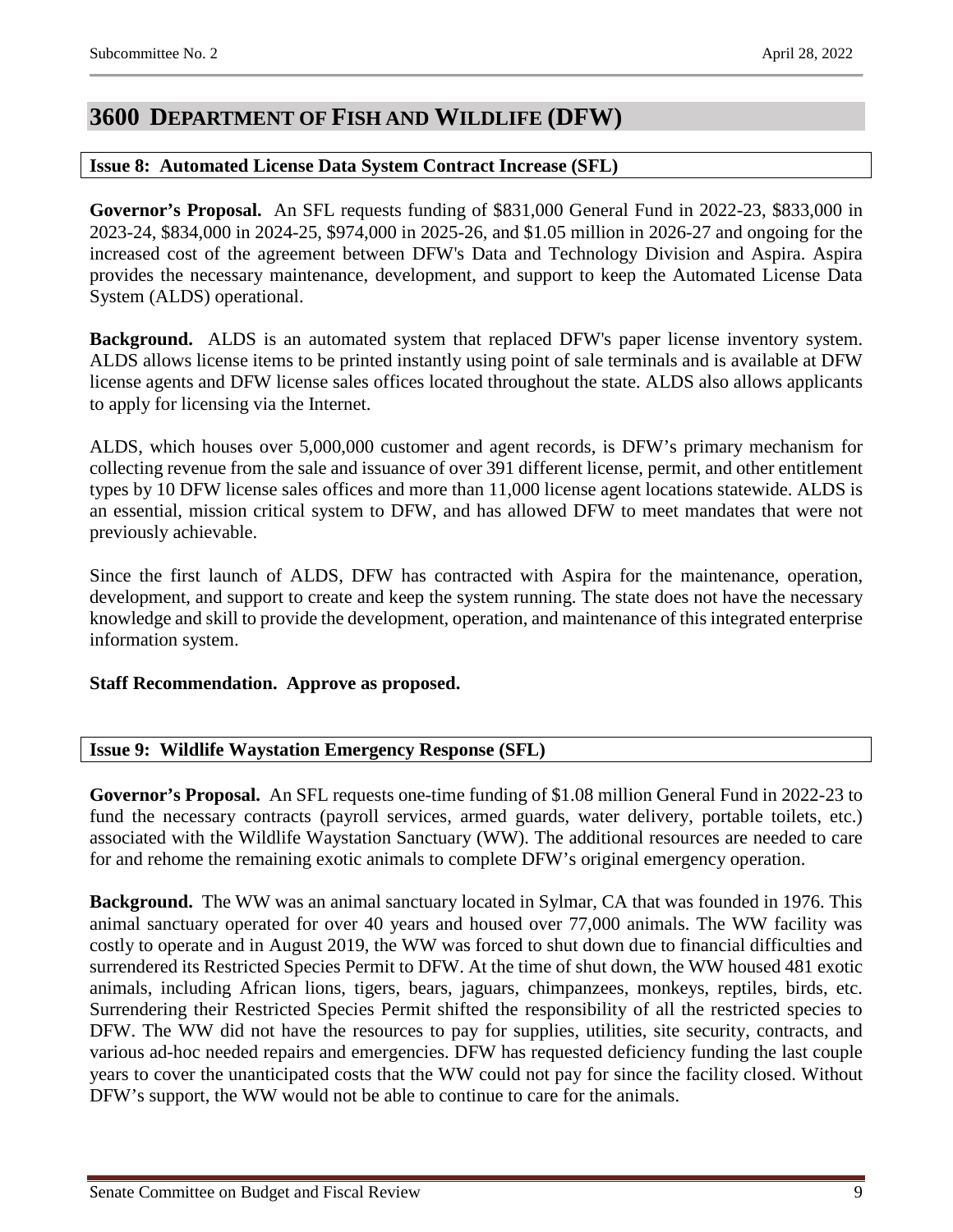DFW has rehomed all animals except for 18 remaining chimpanzees and 2 wolf-dog hybrids. Currently, DFW is working in collaboration with the North American Primate Sanctuary Alliance, Seventh Generation Advisors, and other organizations to find homes for the remaining chimpanzees (there were 42 chimpanzees when the facility closed). DFW is also working with its partners to raise funds to aid in the rehoming of the animals and supplement on-site costs as needed. Finding appropriate homes for chimpanzees is difficult because quality sanctuary space is unavailable. DFW is focusing on finding appropriate facilities and helping to pay for new enclosures at sanctuaries willing to take the chimpanzees. Because of the costly expenses to care for a chimpanzee, most facilities willing to accept them require some funding to support proper care for them while additional funds are raised. While excellent progress has been made, DFW still has a commitment to safely rehome the remaining animals.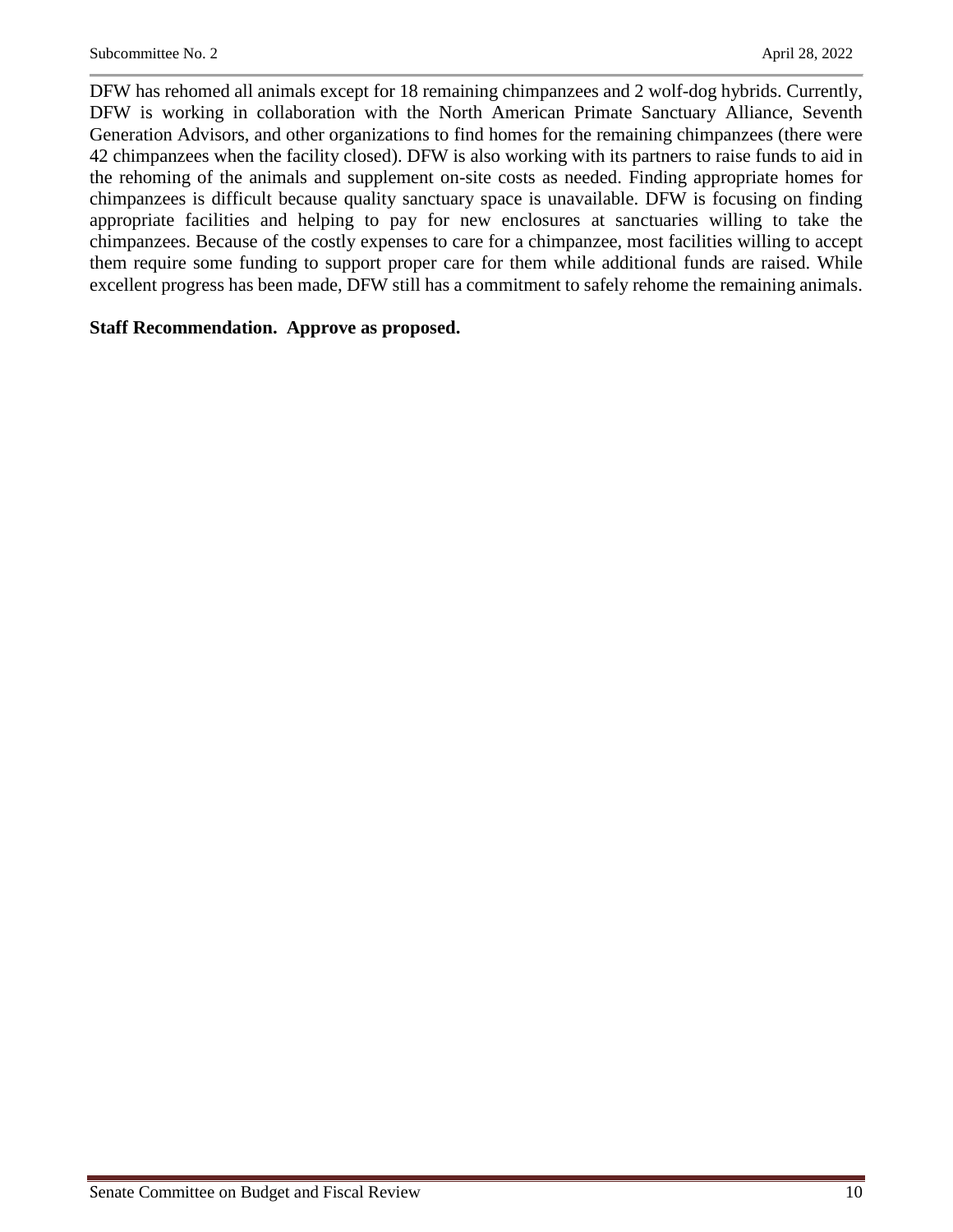# <span id="page-10-0"></span>**3720 CALIFORNIA COASTAL COMMISSION**

## <span id="page-10-1"></span>**Issue 10: Resources for Attorneys' Fees (SFL)**

**Governor's Proposal.** An SFL requests \$120,000 General Fund one-time to pay for outside counsel to represent it in litigation brought by Friends of Oceano Dunes, Inc., EcoLogic Partners, Inc. and the Specialty Equipment Market Association challenging the Commission's March 18, 2021 action to amend the California Department of Parks' coastal development permit for operations at Pismo State Beach/Oceano Dunes State Vehicular Recreation Area. The Attorney General's Office is unable to represent the Coastal Commission in this litigation due to a potential conflict of interest with State Parks. The funding is necessary to allow the Coastal Commission to defend itself in this litigation.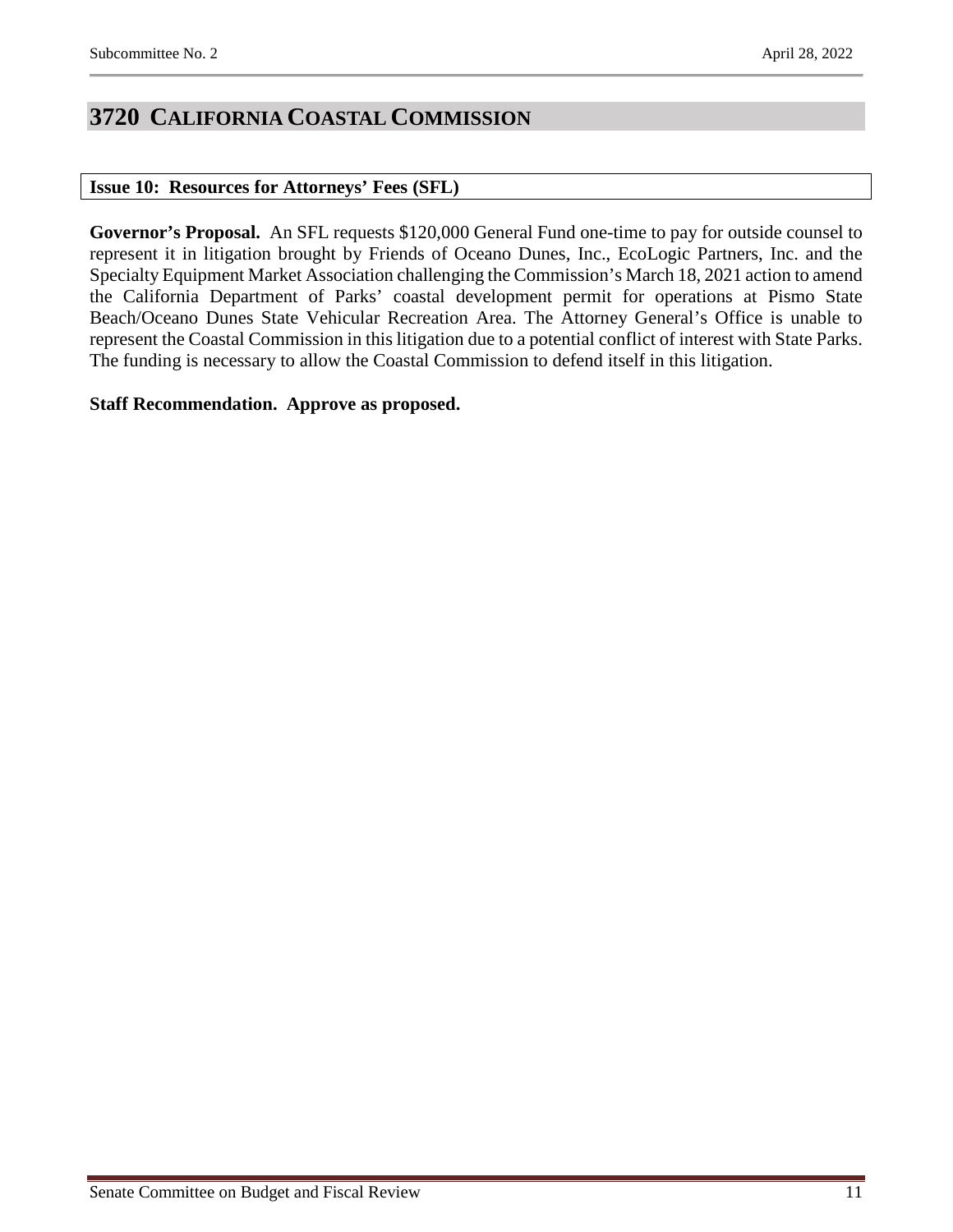# <span id="page-11-0"></span>**3760 STATE COASTAL CONSERVANCY (SCC)**

### <span id="page-11-1"></span>**Issue 11: Establishment of Two Positions for the Great Redwood Trail Project (SFL)**

**Governor's Proposal.** An SFL requests the establishment of two permanent full-time positions to implement the Great Redwood Trail Project pursuant to SB 69 (McGuire), Chapter 423, Statutes of 2021. These positions will be funded through an appropriation included in the 2021 Budget to aid in the planning and reuse of the assets of the North Coast Rail Authority.

**Background.** SB 69 renames the NCRA the Great Redwood Trail Agency (GRTA), and to the extent funding is available, requires the GRTA to, among other things, "(1) inventory any parcel, easement, or contract related to its rail rights-of-way, (2) complete an environmental assessment of the conditions of its rail rights-of-way for purposes of trail development, (3) plan, design, construct, operate, and maintain a trail in, or next to, the rail rights-of-way, and (4) complete a federal railbanking process for the rail rights-of-way." SB 69 also gives the GRTA the authority "to contract with SCC, a state agency, or another organization to staff the agency." In support of this effort, the 2021 Budget appropriated \$10.3 million to SCC to assist with development of the Master Plan for the trail, provide interim staff support to the GRTA, and undertake activities necessary to advancing the trail.

### **Staff Recommendation. Approve as proposed.**

#### <span id="page-11-2"></span>**Issue 12: New Reimbursement Authority (SFL)**

**Governor's Proposal.** An SFL requests \$40 million in increased reimbursement authority for 2022-23 and \$20 million in increased reimbursement authority in 2023-24 to receive and disburse grant funds. The grants will provide funding for the protection and restoration of coastal and ocean resources related to the effects of sea level rise and other impacts of climate change.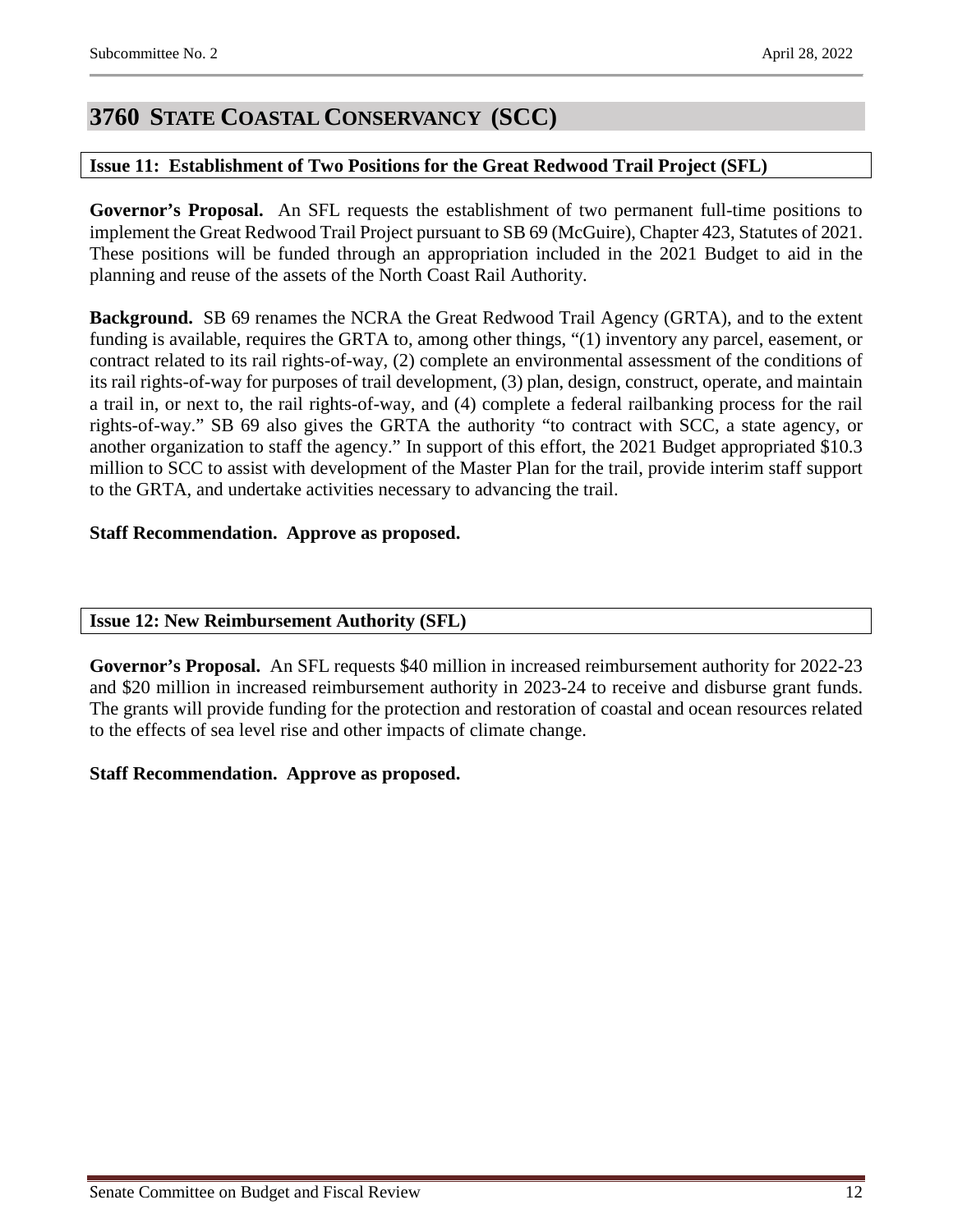# <span id="page-12-0"></span>**3790 DEPARTMENT OF PARKS AND RECREATION (PARKS)**

## <span id="page-12-1"></span>**Issue 13: Alameda-Tesla Expansion Area Planning (SFL)**

**Governor's Proposal.** An SFL requests one-time funding of \$1 million State Park and Recreation Fund and one limited-term position to best determine the classification and planning of the Alameda-Tesla Expansion Area. This funding will be used to conduct the necessary research and resource surveys to establish the appropriate park unit classification, such as a State Park or State Park Reserve, including allowable uses, community/park user needs, and reviewing best practices from other State Park units that may be applicable. Additionally, a general plan will be developed for the property that will include a robust public engagement and extensive planning process to identify the potential land management strategies and appropriate level of public recreation opportunities that will provide for the preservation of the natural and cultural resources as well as public access.

This request includes \$1 million Off-Highway Vehicle Trust Fund authority for feasibility studies related to acquisition of additional lands to support and/or expand off- highway vehicle (OHV) recreation. The Department will explore opportunities that protects open space, provides for increased OHV recreation, and protects California's unique ecosystem. The current project schedule estimates feasibility study activities will begin in July 2022, with the first possible land acquisitions to be completed as early as December 2023.

## **Staff Recommendation. Approve as proposed.**

<span id="page-12-2"></span>**Issue 14: Kings Beach State Recreation Area (SRA): Recreational Pier Replacement and Support Buildings (SFL)**

**Governor's Proposal.** An SFL requests \$805,000 in reimbursement authority for the preliminary plans phase of the Kings Beach SRA: Recreational Pier Replacement and Support buildings project in Placer County. This project will relocate the existing pier, construct a new support building for park operations, and provide access and recreational improvements, consistent with the 2018 General Plan.

Design funds for this project will come from fully executed grant agreements between Parks and the California Tahoe Conservancy in the amount of \$650,000 and Parks and the State of California, Wildlife Conservation Board in the amount of \$700,000, for a total of \$1.35 million. Parks will seek additional grant funds for the construction phase of this project.

This project would relocate the existing pier, construct a new support building and appurtenances for park operations, and provide other access and recreational improvements, consistent with the General Plan. Total project costs are estimated at \$15.425 million, including preliminary plans (\$805,000), working drawings (\$1.046 million), and construction (\$13.574 million). The current project schedule estimates preliminary plans will begin in July 2022 and be completed in May 2023. The working drawings are estimated to begin in July 2023 and be completed in January 2025. Construction is scheduled to begin in August 2025 and will be completed in August 2026.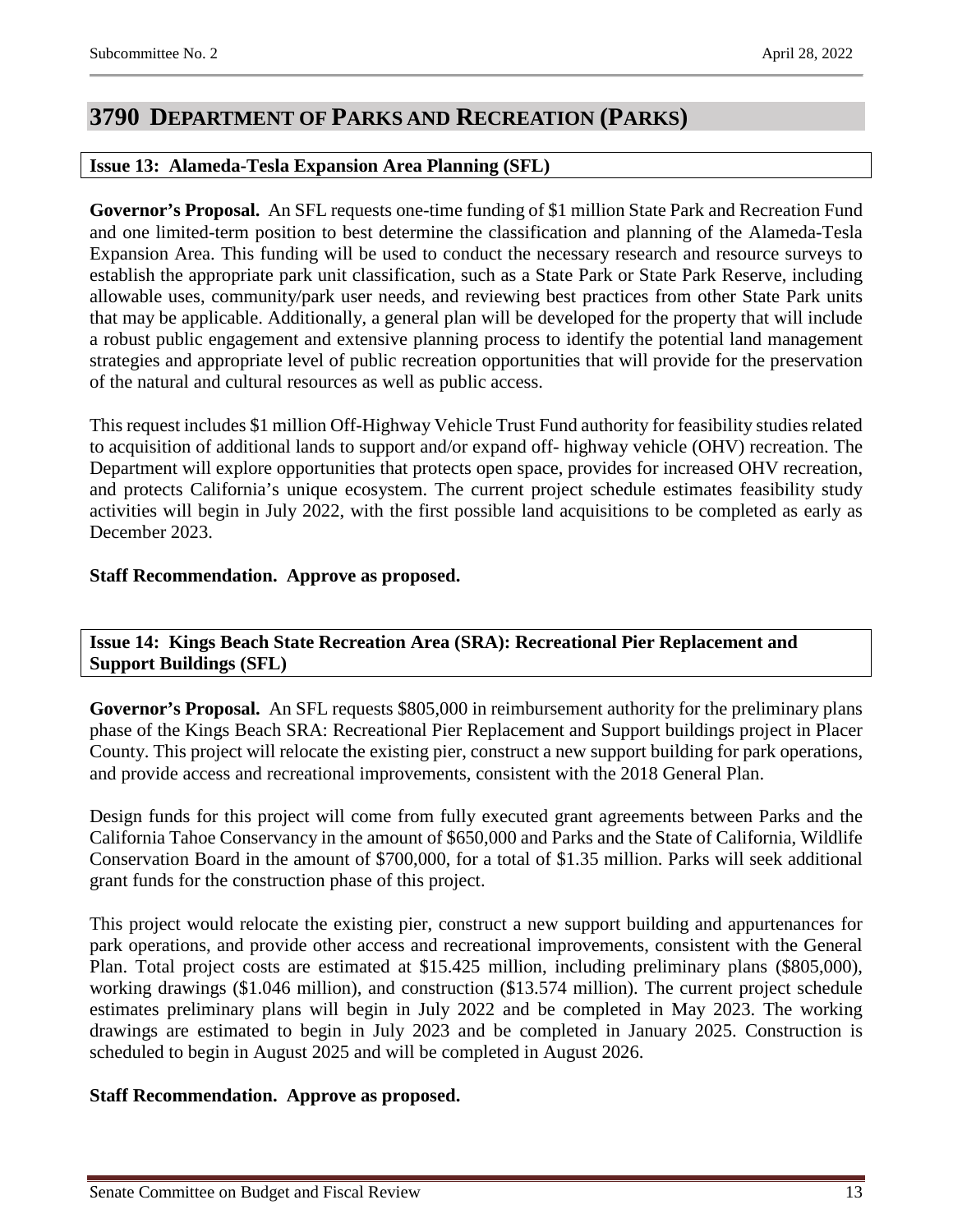# <span id="page-13-0"></span>**Issue 15: Lake Oroville SRA: Gold Flat Campground Upgrades (SFL)**

**Governor's Proposal.** An SFL requests a new appropriation in the amount of \$1.677 million from the California Drought, Water, Parks, Climate, Coastal Protection, and Outdoor Access for All Fund (Proposition 84) for the construction phase of the continuing Lake Oroville SRA: Gold Flat Campground Upgrades project. Also, Parks requests the reversion of the 2019 appropriation for \$1.299 million from Proposition 84 for the construction phase of the continuing Lake Oroville SRA: Gold Flat Campground Upgrades project. This request is a net increase of \$378,000.

This continuing project will upgrade aged and failing infrastructure by replacement of the outdated electrical and water distribution systems, installation of data conduit for future use, and overlay of campground roads and campsite spurs. The project will also construct accessible campsites and accessible paths of travel and accessibility upgrades to the existing combination building.

The project will upgrade Gold Flat Campground's aged and failing infrastructure; by replacement of electrical and water distribution systems, installation of data conduit, overlay of roads and spurs, and construction of additional accessible campsites. Total project costs are estimated at \$1.984 million, including preliminary plans (\$216,000), working drawings (\$91,000), and construction (\$1.677 million). The current project schedule estimates preliminary plans began in July 2017 and were completed in December 2019. The working drawings began in February 2020 and were approved in July 2021. Construction is scheduled to begin in September 2022 and be completed in February 2023.

### **Staff Recommendation. Approve as proposed.**

## <span id="page-13-1"></span>**Issue 16: Local Assistance: Statewide Park Program and Urban Parks Initiative Grants (SFL)**

**Governor's Proposal.** An SFL requests one-time funding of \$7.2 million from the California Clean Water, Clean Air, Safe Neighborhood Parks, and Coastal Protection Fund (Proposition 40) for competitive grants under the Urban Parks Initiative Program to fully expend remaining Proposition 40 bond funds available from Public Resources Code (PRC) Section 5096.610(b)/.620(d). Parks also requests one-time funding of \$5 million from the Safe Drinking Water, Water Quality and Supply, Flood Control, River and Coastal Protection Fund (Proposition 84), PRC Section 75065(b) for competitive grants under the Statewide Park Development and Community Revitalization Program.

With Proposition 40 winding down and anticipated to be closed out in 2027, the Department requests to appropriate the remaining available funds under PRC Section 5096.610(b)/5096.620. PRC Section 5096.633 states that funds not expended by grant recipients prior to July 1, 2011, shall revert to the fund and become available for appropriation by the Legislature for one or more of the local assistance programs specified in PRC Section 096.620 that the Legislature determines to be the highest priority statewide. Parks is requesting to use redistributed savings and any funding available in Parks's PRC Section 5096.610(b)/5096.620 allocations of Proposition 40 to fund this \$7.2 million proposal from pot PRC Sections 5096.610(b)/5096.620(d); 5096.625; 5643 (Ch. 876/01) & Ch. 878/01.

This method of sweeping available balances is consistent with what Parks has done in previous fiscal years.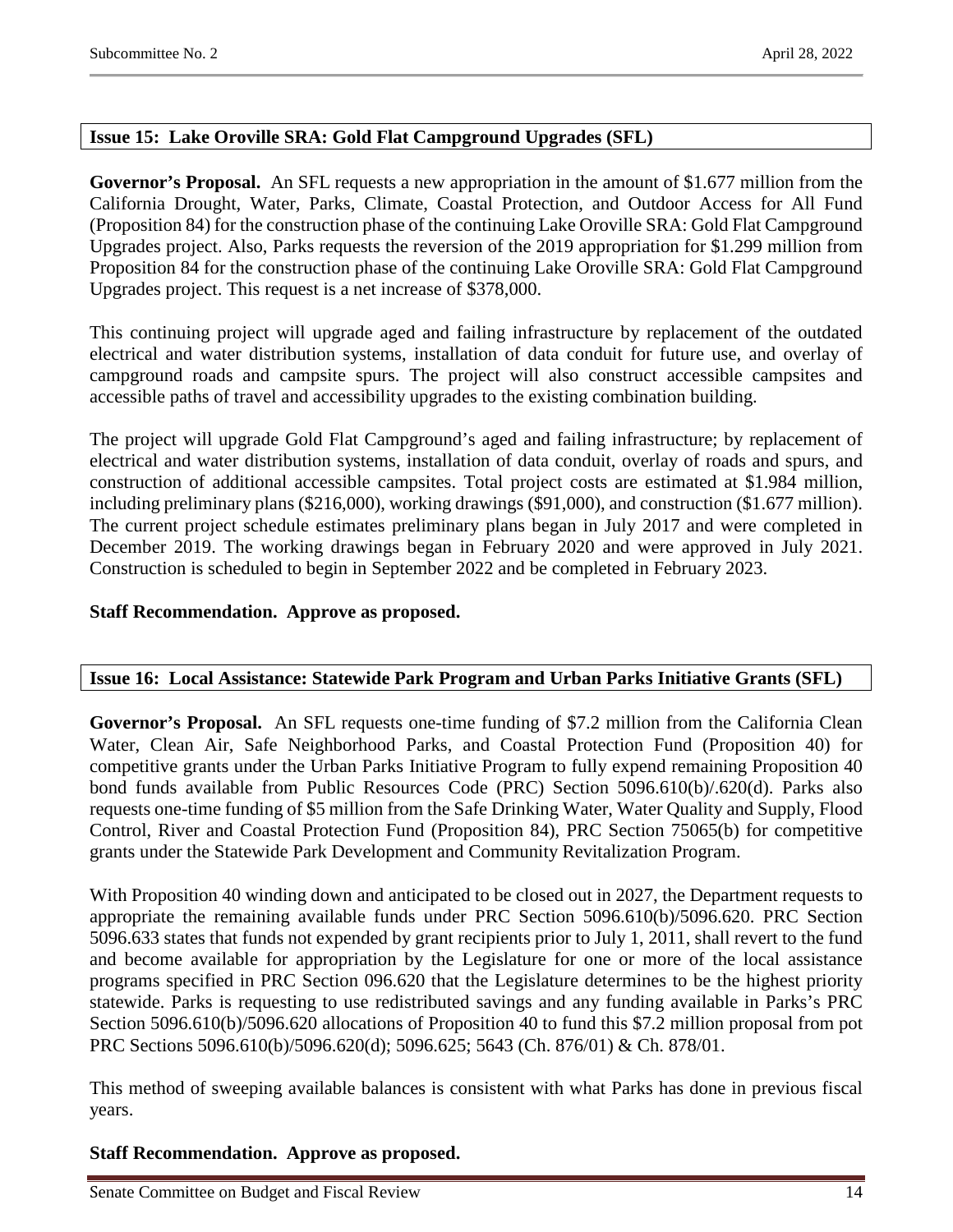# <span id="page-14-0"></span>**Issue 17: Malibu Creek State Park (SP): New Stokes Creek Bridge (SFL)**

**Governor's Proposal.** An SFL requests a supplemental appropriation of \$79,000 from available bond funds from the Safe Drinking Water, Water Quality and Supply, Flood Control, River and Coastal Protection Fund (Proposition 84, PRC Section 75063(a)) for the working drawings phase of the continuing Malibu Creek SP: New Stokes Creek Bridge project in Los Angeles County. This project will replace an existing, undersized arch culvert with a bridge to restore a secondary escape route for park visitors in the event of fire or other emergencies, reduce deferred maintenance costs and disruption to campers, and restore the creek to its natural configuration. Additional funding is necessary for the working drawings phase of this project due to increased design costs and additional natural resources permitting activities

Total project costs are estimated at \$7.791 million, including preliminary plans (\$292,000), working drawings (\$687,000), and construction (\$6.812 million). The current project schedule estimates preliminary plans began in July 2015 and will be approved in March 2022. The working drawings are estimated to begin in April 2022 and be completed in March 2023. Construction is scheduled to begin in June 2023 and will be completed in March 2025.

## **Staff Recommendation. Approve as proposed.**

# <span id="page-14-1"></span>**Issue 18: Mount Diablo State Park (SP): Visitor Center (SFL)**

**Governor's Proposal.** An SFL requests \$90,000 in reimbursement authority from the State Parks and Recreation Fund for preliminary plans and working drawings phases of the Mount Diablo State Park (SP): Visitor Center. This new project includes replacing a small existing visitor center trailer with a larger visitor center, remodeling the existing restroom and site to meet accessibility standards, and constructing an outdoor interpretive pavilion.

The Mount Diablo Interpretive Association (MDIA) has agreed to donate the design drawings and specifications for this project, subject to state review and approvals, and will collaborate with the Department to pay all state costs for design review, project management, and construction.

The project includes replacing a small existing visitor center trailer with a larger visitor center, remodeling the existing restroom and site to meet accessibility standards, and constructing an outdoor interpretive pavilion. Total project costs are estimated at \$2.702 million, including preliminary plans (\$70,000), working drawings (\$20,000), and construction (\$2.612 million). The current project schedule estimates preliminary plans will begin in September 2022 and will be completed in June 2023. The working drawings are estimated to begin in July 2023 and will be approved in April 2024. Construction is scheduled to begin in May 2024 and will be completed in March 2025.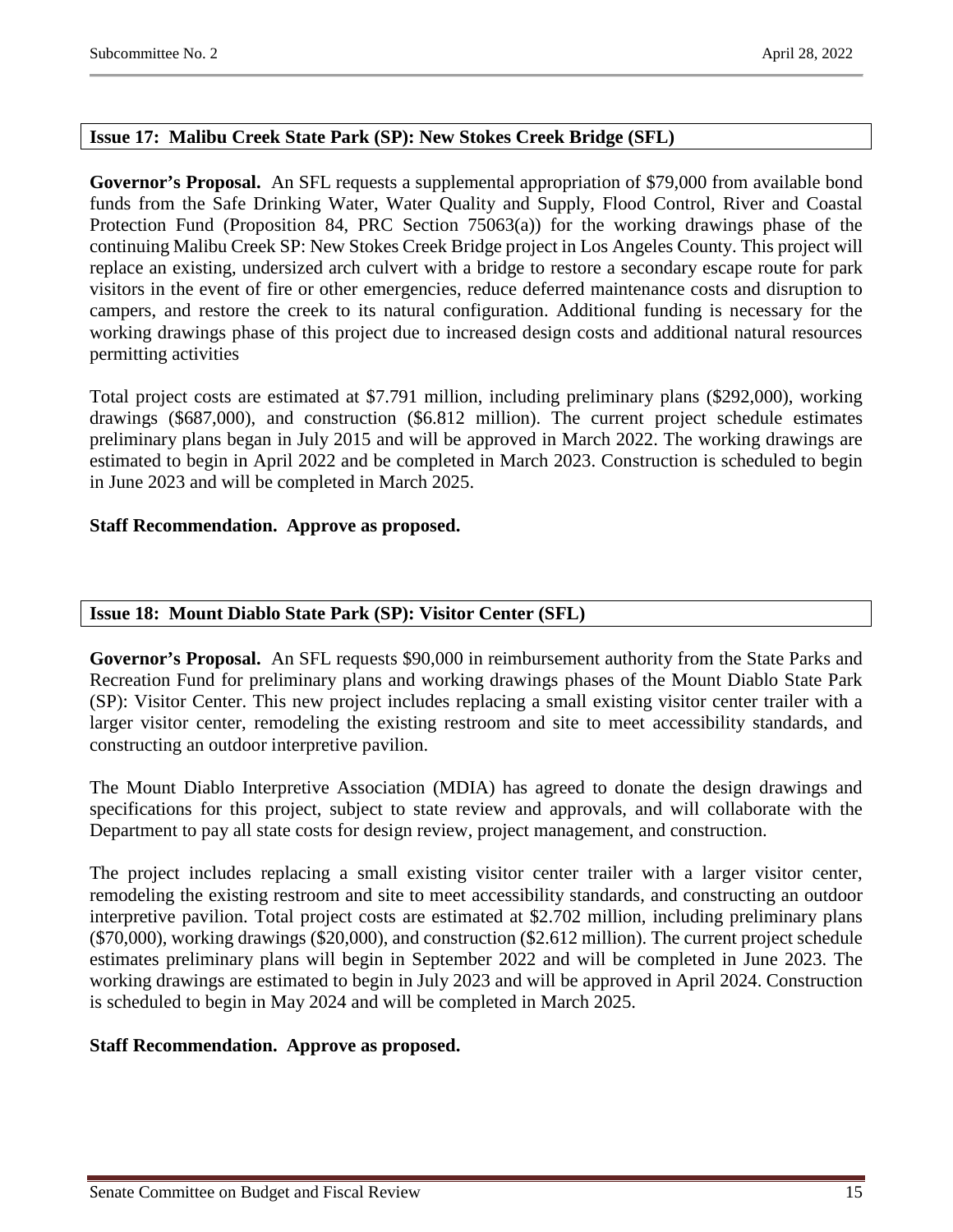### <span id="page-15-0"></span>**Issue 19: Pismo Beach State Beach (SB): Entrance Kiosk Replacement (SFL)**

**Governor's Proposal.** An SFL requests a \$260,000 transfer from the Off-Highway Vehicle Trust Fund (OHVTF) to the General Fund to reimburse Parks for costs incurred for the preliminary plans and working drawings phase. Additionally, Parks requests to remove the \$793,000 request for construction funded by OHVTF included in the 2022-23 Governor's Budget and replace it with a new appropriation of \$793,000 funded by General Fund for the construction phase for this project. The request is a total of \$1.053 million General Fund.

On March 18, 2021, the California Coastal Commission (Commission) concluded that off-highway vehicle recreation at Oceano Dunes SVRA is incompatible with the Coastal Act and revised Parks's Coastal Development Plan regarding off-highway vehicle use at this SVRA. Consistent with this ruling, the Commission directed Parks to phase out off-highway vehicle recreation in this SVRA over the next three years. Given the Commission's March 2021 ruling, it is not appropriate to fund this project using OHVTF. Since park visitors will still be camping at the North Beach Campground, the new ADAcompliant entrance station kiosk with workstations, restroom, storage facilities, and ADA compliant parking are still necessary.

Total project costs are \$1.053 million, including preliminary plans (\$124,000), working drawings (\$136,000), and construction (\$793,000). The current project schedule estimates preliminary plans began in July 2017 and was approved in November 2021. The working drawings are estimated to begin in August 2021 and will be approved in December 2022. Construction is scheduled to begin in April 2023 and will be completed in April 2024.

#### **Staff Recommendation. Approve as proposed.**

#### <span id="page-15-1"></span>**Issue 20: Tamarack Wildfire Repair (SFL)**

**Governor's Proposal.** An SFL requests \$5 million General Fund one-time in 2022-23 for the Tamarack Wildfire Repair project in Grover Hot Springs SP. The Department will replace and repair lost equipment, destroyed facilities, and trails back to pre-disaster condition.

This wildfire is not a Federal Emergency Management Agency declared emergency and Parks does not have necessary resources to restore the fire damaged area. Additionally, three-year encumbrance availability is being requested for this proposal to allow for sufficient time to complete projects. This funding is also requested to be available for both support and capital outlay.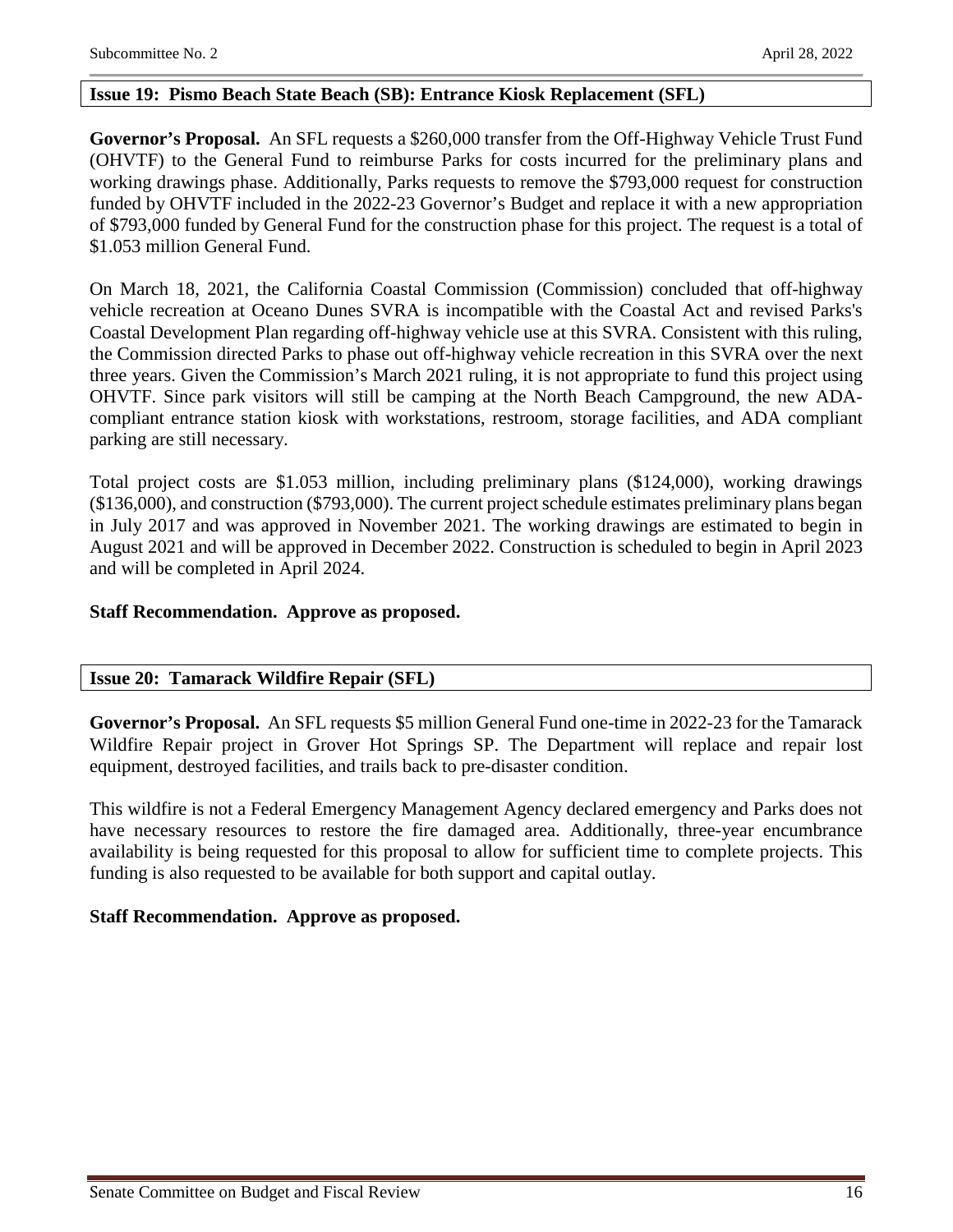# <span id="page-16-0"></span>**Issue 21: Local Parks Extensions**

**Governor's Proposal.** The Governor's budget requests grant liquidation extensions for the following grant recipients and local projects:

| <b>Grantee</b>                                              | Project                                        | Amount to be<br><b>Extended</b> | <b>Liquidation Date</b><br><b>Needed</b> |
|-------------------------------------------------------------|------------------------------------------------|---------------------------------|------------------------------------------|
| City of Los Angeles,<br><b>Recreation and Parks</b>         | Cesar Chavez Park Development                  | \$1,500,000                     | June 30, 2024                            |
| City of Los Angeles,<br><b>Recreation and Parks</b>         | Nevin Avenue Elementary School Park            | \$2,234,484                     | June 30, 2024                            |
| City of Los Angeles,<br><b>Recreation and Parks</b>         | Slauson-Wall Park                              | \$4,999,933                     | June 30, 2026                            |
| City of San Diego,<br>Parks and Recreation<br>Dept.         | Balboa Park Botanical Building<br>Improvements | \$8,000,000                     | June 30, 2024                            |
| City of San Diego,<br>Parks and Recreation<br>Dept.         | Rancho Bernardo Community Park                 | \$485,000                       | June 30, 2024                            |
| City of San Diego,<br>Parks and Recreation<br>Dept.         | Jerabek Neighborhood Park ADA<br>Upgrades      | \$3,880,000                     | June 30, 2024                            |
| City of Lafayette                                           | <b>Brook Street Park</b>                       | \$291,000                       | June 30, 2023                            |
| Salinas Regional<br>Sports Authority                        | Salinas Soccer Complex                         | \$4,850,000                     | June 30, 2024                            |
| City of Rancho<br>Cucamonga                                 | Community Dog Park                             | \$2,719,899                     | June 30, 2023                            |
| YMCA of San Diego<br>County                                 | Jackie Robinson YMCA Aquatic Center            | \$4,850,000                     | June 30, 2023                            |
| San Francisco Mayor's<br>Office of Community<br>Development | <b>Richmond Community Center</b>               | \$2,000,000                     | June 30, 2023                            |
| San Francisco Parks<br>Alliance                             | Harvey Milk Plaza Renovations                  | \$556,621                       | June 30, 2023                            |
| City and County of<br>San Francisco                         | Merced Heights Park                            | \$848,841                       | June 30, 2023                            |
| Heal the Bay                                                | WAYS Park (now Inell Woods Park)               | \$789,142                       | June 30, 2023                            |
| Fox Fullerton Theater<br>Foundation                         | Fox Fullerton Theater Project                  | \$2,335,031                     | June 30, 2024                            |
| City of Artesia                                             | A.J. Padelford Park Expansion                  | \$486,476                       | June 30, 2024                            |
| City of Huntington<br>Beach                                 | Bluff Top Park Improvement Project             | \$1,649,000                     | June 30, 2023                            |
| City of Los Angeles,<br><b>Recreation and Parks</b>         | <b>West Lakeside Park</b>                      | \$3,862,954                     | June 30, 2023                            |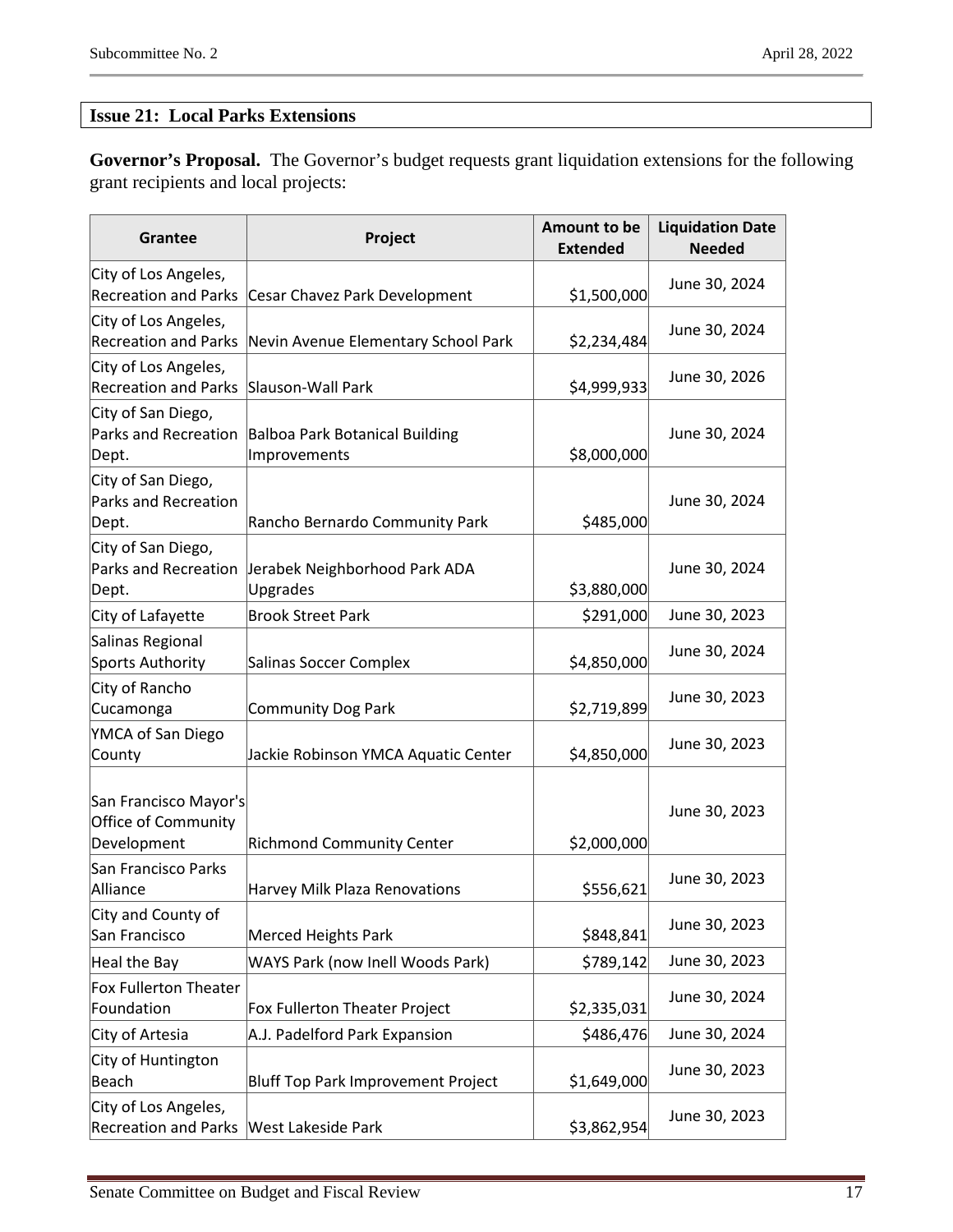| City of Los Angeles,<br><b>Recreation and Parks</b> | Rhodes Park                                         | \$485,000   | June 30, 2023 |
|-----------------------------------------------------|-----------------------------------------------------|-------------|---------------|
| City of Galt                                        | <b>Galt Walker Park Phase 2</b>                     | \$1,649,000 | June 30, 2023 |
| California Museum of<br>History                     | California Museum                                   | \$2,835,427 | June 30, 2023 |
| City of Grand Terrace                               | Playground                                          | \$19,000    | June 30, 2023 |
| East Bay Regional<br>Park District                  | McCosker Creek Restoration and Public<br>Access     | \$3,880,000 | June 30, 2023 |
| City of Pico Rivera                                 | <b>Smith Park Pool Renovation</b>                   | \$84,000    | June 30, 2023 |
| City of Colton                                      | Playground Improvements                             | \$485,000   | June 30, 2023 |
| City of Colton                                      | <b>Colton Museum Renovation</b>                     | \$873,000   | June 30, 2023 |
| City of Whittier                                    | Guirado Park Fitness Equipment                      | \$58,500    | June 30, 2023 |
| City of Los Angeles,<br><b>Recreation and Parks</b> | Mid Valley Multipurpose<br>Intergenerational Center | \$106,187   | June 30, 2023 |
| City of Whittier                                    | Laurel Park Restroom Renovation                     | \$300,000   | June 30, 2023 |
| California Museum of<br>History                     | California Museum                                   | \$848,891   | June 30, 2023 |
| City of Twentynine<br>Palms                         | Project Phoenix                                     | \$4,232,251 | June 30, 2023 |
| Jurupa Area RPD                                     | Horseshoe Lake Park with Playground                 | \$757,336   | June 30, 2023 |
| Jurupa Area RPD                                     | Vernola Park Expansion                              | \$963,323   | June 30, 2023 |

All of these projects currently have a liquidation date of June 30, 2022, except the following:

- The City of Los Angeles had previously requested a two-year extension for the Cesar Chavez Park Development project for 2021-22 (from July 1, 2021 to June 30, 2023); however due to a technical error, this extension was not actually provided. The current grant project number is from the grant contract that technically liquidated on June 30, 2021. The grantee now needs a two-year extension from July 1, 2022 to June 30, 2024.
- The Fox Fullerton Theatre Foundation had previously requested a one-year extension for 2021-22; however due to a technical error, this extension was not actually provided. The current grant project number is from the grant contract that technically liquidated on June 30, 2021. The grantee now needs a two-year extension from July 1, 2022 to June 30, 2024.
- The City of Whittier had previously requested a one-year extension for 2021-22; however due to a technical error, this extension was not actually provided. The current grant project number is from the grant contract that technically liquidated on June 30, 2021. The grantee now needs a one-year extension from July 1, 2022 to June 30, 2023.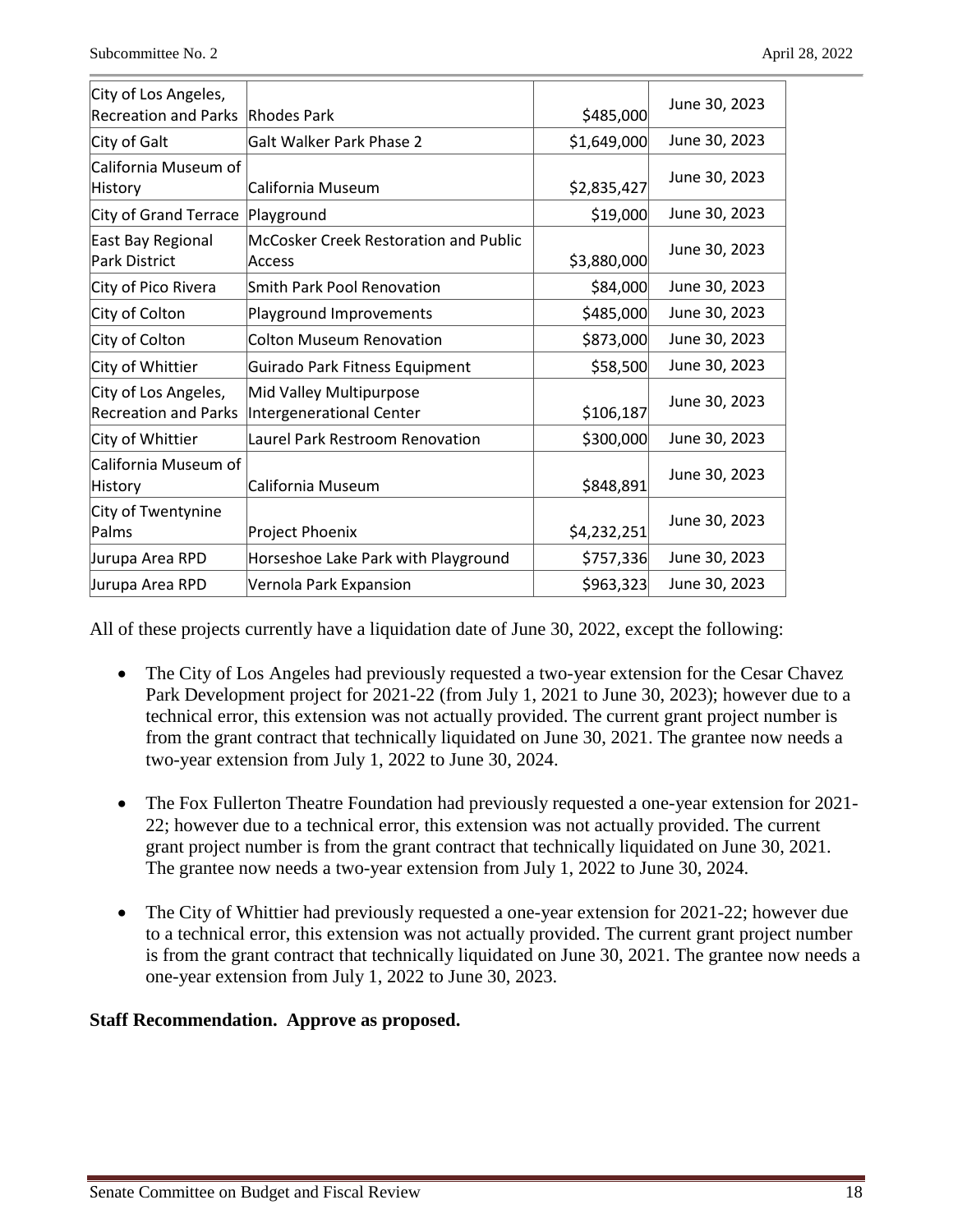# <span id="page-18-0"></span>**3820 SAN FRANCISCO BAY CONSERVATION AND DEVELOPMENT COMMISSION (BCDC)**

#### <span id="page-18-1"></span>**Issue 22: Hybrid Commission Meetings and New Compliant Website (SFL)**

**Governor's Proposal.** An SFL requests \$195,000 General Fund in 2022-23, and \$125,000 General Fund ongoing to pay for (1) costs associated with providing hybrid public meetings emanating physically from BCDC's leased office space (\$125,000 in 2022-23) and (2) to create a new website to replace the Commission's out-of- compliance and unfixable current website (a \$70,000 one-time expenditure).

Hybrid Commission meetings will include both in-person attendance in the Board Room and other rooms used by BCDC at its offices at 375 Beale St. in San Francisco for its public meetings and attendance by Commissioners and the public from other locations. For such meetings, BCDC must use the building's audio-visual system. BCDC does not have in its budget the ability to pay the annual cost of \$125,000; doing so would require a reduction of at least one staff member, diminishing BCDC's current staffing levels which would impact BCDC's ability to carry out its responsibilities. Hybrid meetings have increased participation from both Commissioners and the public, benefit the environment, and furthers BCDC's environmental justice efforts by providing attendance options for the public.

BCDC's website is also out of compliance with state standards and guidelines and must be replaced with a far more secure and customer-friendly website based on the California Department of Technology's security requirements.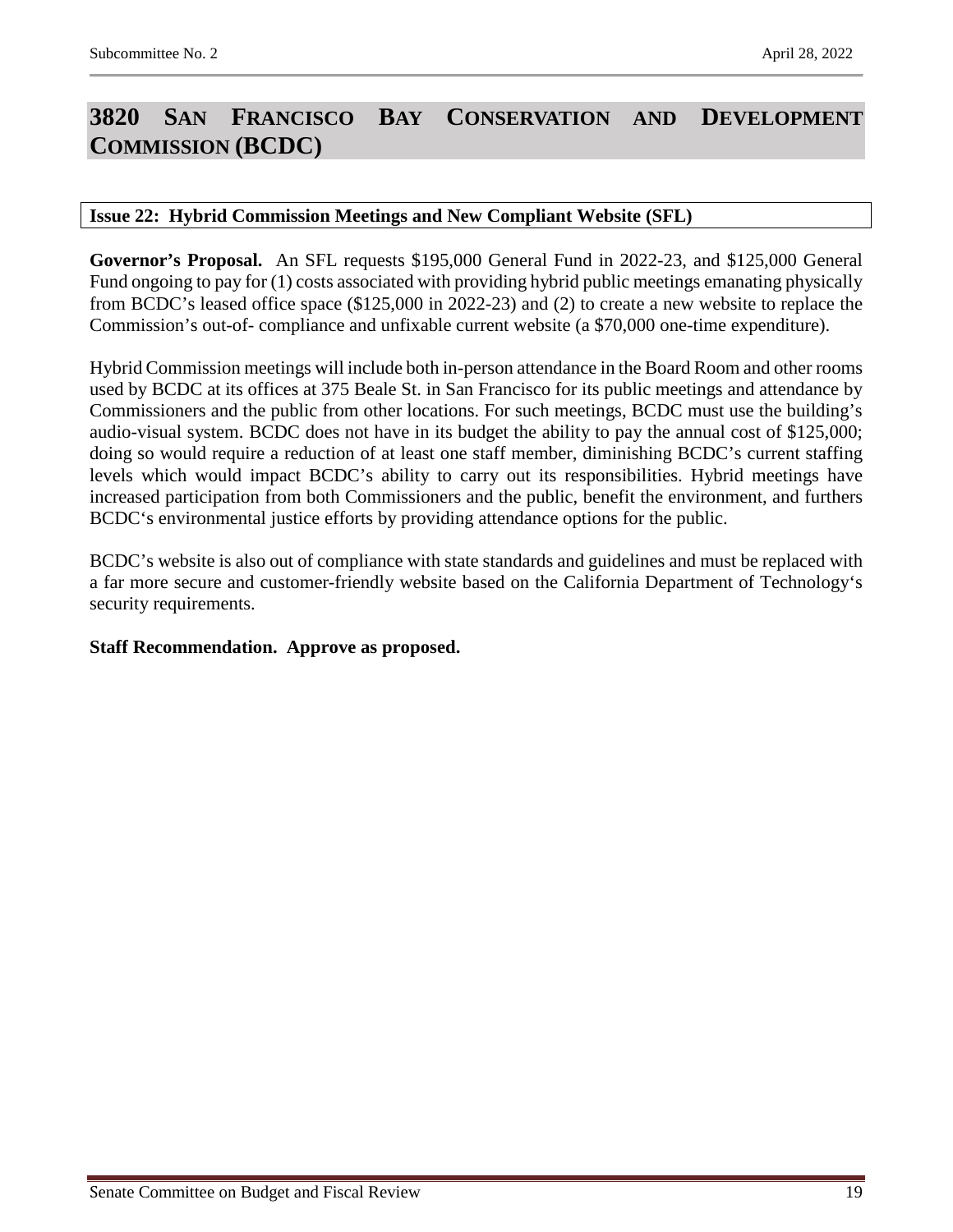# <span id="page-19-0"></span>**3830 SAN JOAQUIN RIVER CONSERVANCY**

### <span id="page-19-1"></span>**Issue 23: San Joaquin River Conservancy Workload Support (SFL)**

**Governor's Proposal.** An SFL requests ongoing position authority for one Staff Park and Recreation Specialist (SPRS) and two Park Maintenance Worker IIs (PMW IIs), for increased workload support. These positions will implement projects funded by a \$15 million General Fund appropriation included in the 2021 Budget Act.

The Conservancy has continued to purchase properties since acquiring Wildwood Native Park in 1996. The Conservancy now owns 20 properties totaling nearly 3,000 acres, including five houses and one office. In addition, the Conservancy received a \$15, million appropriation in current year to expand access to as many of the properties as possible, as part of the Access for All priority. Due to the increase in properties over the years, as well as the need to comply with the legislative directives associated with Access for All, the Conservancy needs additional staff. The new positions will be field-based and charged with operational work, purchasing, overseeing service agreements, concession agreements, and determining property needs.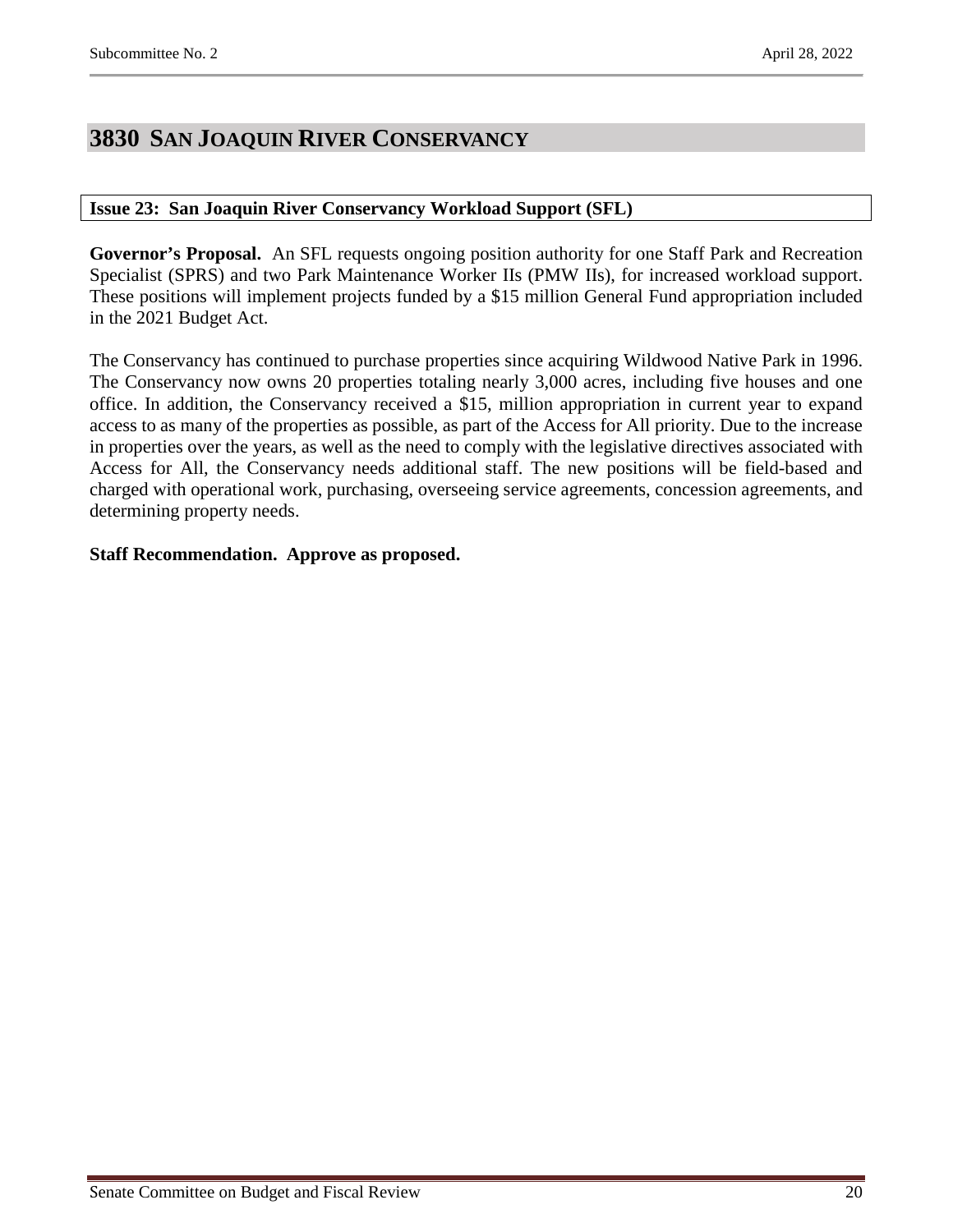# <span id="page-20-0"></span>**3835 BALDWIN HILLS CONSERVANCY**

### <span id="page-20-1"></span>**Issue 24: Reimbursement Authority (SFL)**

**Governor's Proposal.** An SFL requests \$1 million in ongoing reimbursement authority from the General Fund to allow for the receipt of grants. Currently, the Conservancy has no reimbursement authority available, which limits its ability to execute its mission and leverage funding for partnerships with agencies and non-profit organizations.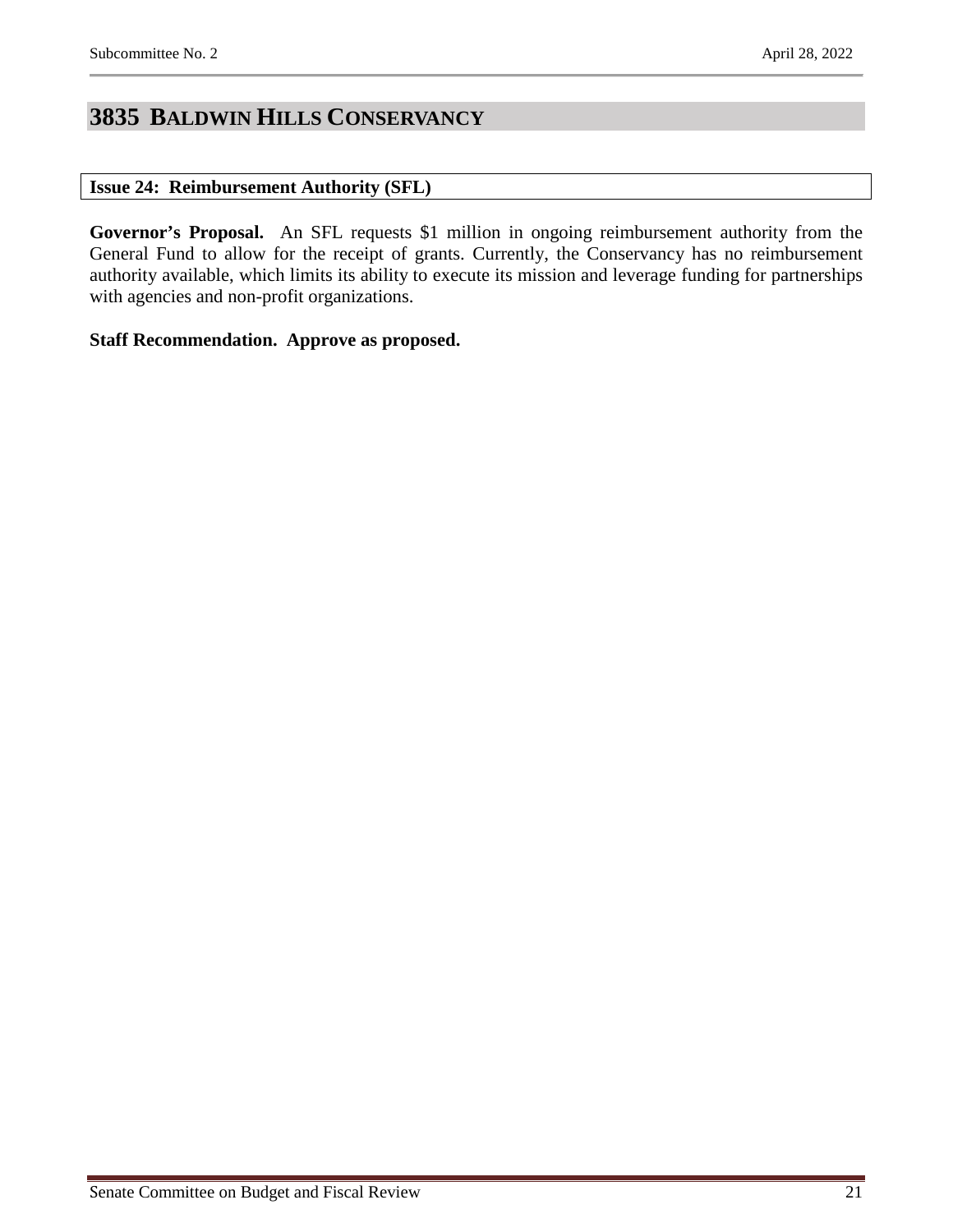# <span id="page-21-0"></span>**3860 DEPARTMENT OF WATER RESOURCES**

### <span id="page-21-1"></span>**Issue 25: Central Valley Flood Protection Board Database Management (SFL)**

**Governor's Proposal.** An SFL requests \$160,000 ongoing General Fund to make ongoing improvements to the Database Management Program. The requested funding will be spent on two support functions: improvements and on-going maintenance to the database and converting old records to digital. The work includes continual updates for the application functions and converting historical paper records into a digital format for over 21,000 records. Both functions will keep the database running up to date and create more efficiency to search for needed documents for day-to-day work.

Improvements include development of electronic reporting to track enforcement progress, automate and track permitting fees tied to the permits, copying, and transferring permitting and enforcement database files to a web server, and report on permit and enforcement progress in a timely manner. Automatic notifications from the database will be reported for upcoming inspections and enforcement deadlines to ensure better tracking and timely processing. This will also allow tracking of fee payments tied directly to the permits and other Board actions, enhancing data security and revenue reporting.

The ability to share more of the publicly available information quickly and clearly through a web interface will help reduce direct queries to staff that have to manually research and respond to requests for information. Today, tracking of the Board's core business functions is done manually through many different sources. An overall improved database is intended to allow the Board to generate enhanced enforcement and inspection reporting automatically from the same database.

#### **Staff Recommendation. Approve as proposed.**

## <span id="page-21-2"></span>**Issue 26: Salton Sea Reimbursement Authority (SFL)**

**Governor's Proposal.** An SFL request a total of \$150.7 million (\$145.5 million in State Reimbursements and \$5.2 million in Federal Reimbursements) starting in 2022-23 through 2025-26.

The work is described in the CNRA's Salton Sea Management Phase I 10-year Plan and required by the State Water Resources Control Board (SWRCB) Stipulated Order WRO 2002-0013.

This request seeks reimbursement authority from CNRA so that DWR can continue the work on the Salton Sea Species Habitat Restoration and dust mitigation project. The work consists of building a total of 9,000 -12,000+ acres of deep and shallow water habitats and dust mitigation projects at the Salton Sea. DWR's current reimbursement authority will expire June 30, 2022. In order for DWR to continue the work on behalf of CNRA, DFW, and WCB, DWR needs the authority spread over the next 4 years to continue the work.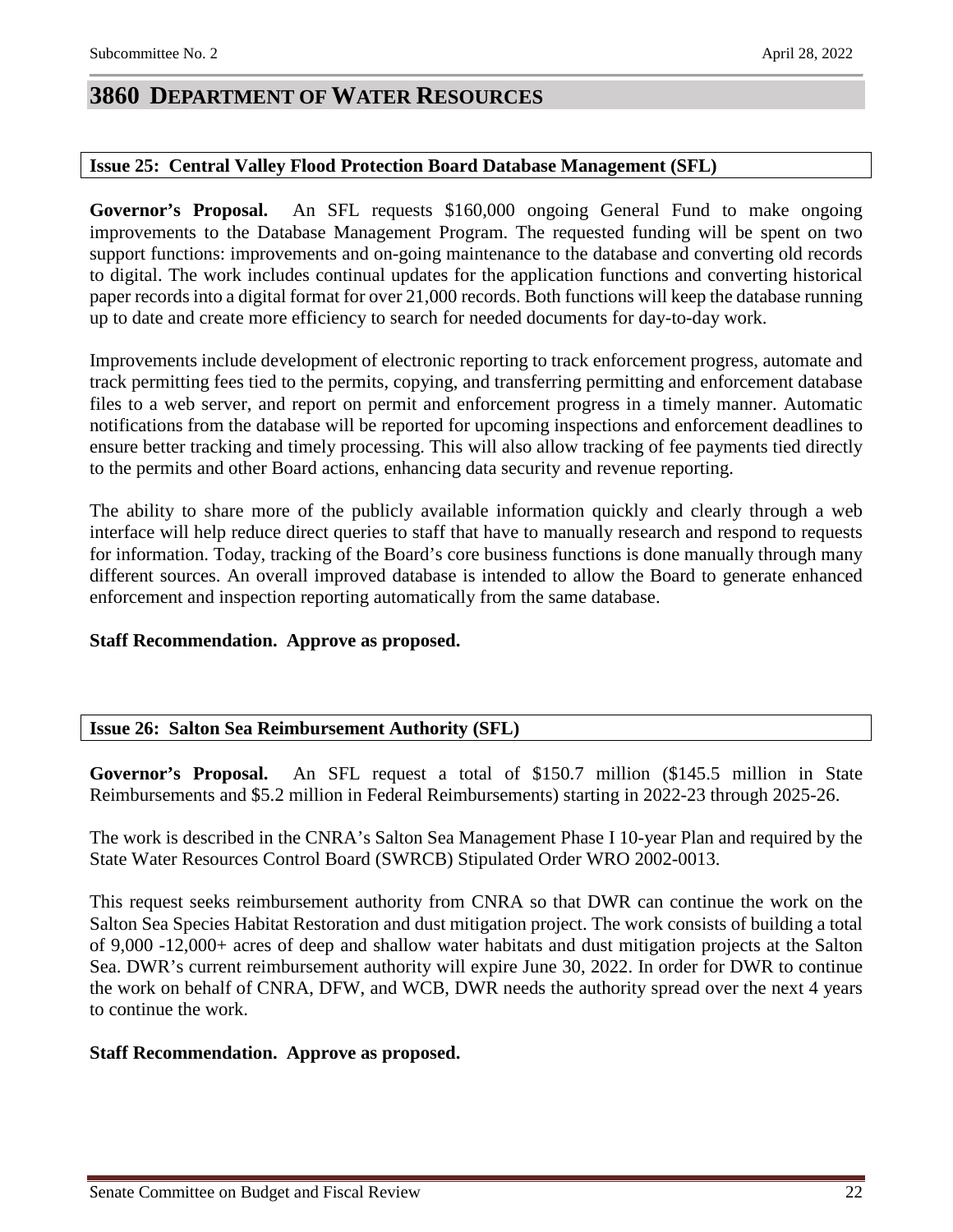#### <span id="page-22-0"></span>**Issue 27: Water Storage Investment Program Support (SFL)**

**Governor's Proposal.** An SFL for the California Water Commission (Commission) requests three permanent positions for the Water Storage Investment Program (WSIP). These positions would increase efficiency and better position the Commission to manage the WSIP. The program's funding is continuously appropriated from Chapter 8 of the Water Quality, Supply, and Infrastructure Improvement Act of 2014 (Proposition 1).

**Background.** The Water Storage Investment Program (WSIP) is a high dollar, small applicant pool, long- timeline program. WSIP implements Proposition 1, Water Code Sections 79750 to 79760. Chapter 8 continuously appropriates \$2.7B for the public benefits of water storage projects.

The current grant load, agreement and invoice processing, program development, and bond accountability tracking workloads exceed the Program Manager position capacity. Even with help from DWR for invoice processing, additional help is needed. The Commission was unsuccessful in identifying employees within DWR who have capacity to assist with the program. In 2021, two limited term positions, (1) Associate Governmental Program Analyst and (1) Sr. Environmental Scientist were opened to provide workload capacity to help with grant management, invoice processing, and California Environmental Quality Act (CEQA) responsibilities.

The episodic nature of work for WSIP made it possible to advance the program through the regulation development and application review with staff borrowed from DWR. However, the program is starting to have a more consistent workload in grant management and program development. As this workload has manifested, the financial processing support from DWR is also changing. WSIP has relied on support from a Staff Services Manager 1 (SSM1) and an Associate Governmental Program Analyst (AGPA) to help with agreement processing, inter- agency agreement invoicing, and grant invoicing. The SSM1 will be retiring eminently and access to the AGPA is becoming more limited. To consolidate the services within the Commission office would create an efficiency it currently does not have to meet a growing need as fund reimbursement increases. Additionally, the Commission needs technical staff capacity to continue to provide focused services to existing projects, and possibly to new projects as well. Efficient program management will keep projects within the program moving forward and will support the program with ancillary obligations such as bond accountability, records management, and CEQA support.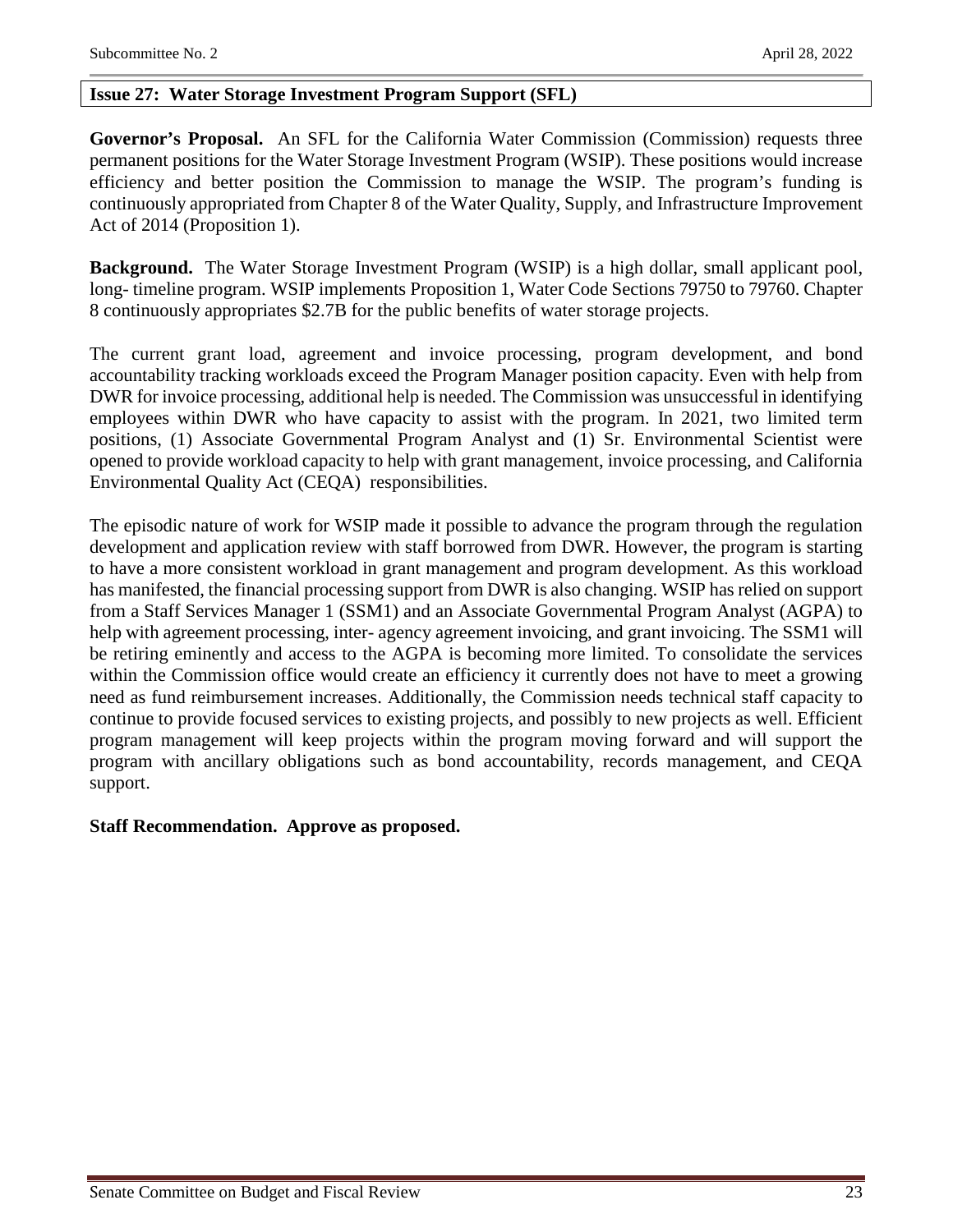# <span id="page-23-1"></span><span id="page-23-0"></span>**3860 DEPARTMENT OF WATER RESOURCES (DWR) 3940 STATE WATER RESOURCES CONTROL BOARD (SWRCB)**

### <span id="page-23-2"></span>**Issue 28: Drought Planning for Nontransient Noncommunity Water Systems (SB 552) (SFL)**

**Governor's Proposal.** An SFL requests a total of \$1.8 million ongoing (\$1.1 million General Fund and \$675,000 from the Safe Drinking Water Account Fund) and five permanent positions (two for DWR and three for SWRCB) to support SB 552 (Hertzberg), Chapter 245, Statues of 2021. DWR and SWRCB will utilize the requested resources to do the following:

*DWR*. Start the implementation of the legislative requirements established by SB 552 to improve drought resiliency and preparedness for small water systems, state small water systems, and privately supplied residences.

**SWRCB.** Focus on two sections of the requirements of SB 552:

- Develop templates for submission of Water Shortage Contingency Plans and develop and maintain a platform for electronic annual reporting of water supply conditions, by community water systems.
- Coordinate "counties, groundwater sustainability agencies, technical assistance providers, nonprofit organizations, community-based organizations, and the public" on drought planning for domestic wells and state small water systems.

**Background.** SB 552 enacts many of the recommendations in the final "Small Water Systems and Rural Communities Drought and Water Shortage Contingency Planning and Risk Assessment" report. The bill requires SWRCB, DWR, counties, and small water suppliers to implement various recommendations from the County Drought Advisory Group to increase the drought resiliency of small water suppliers and rural communities.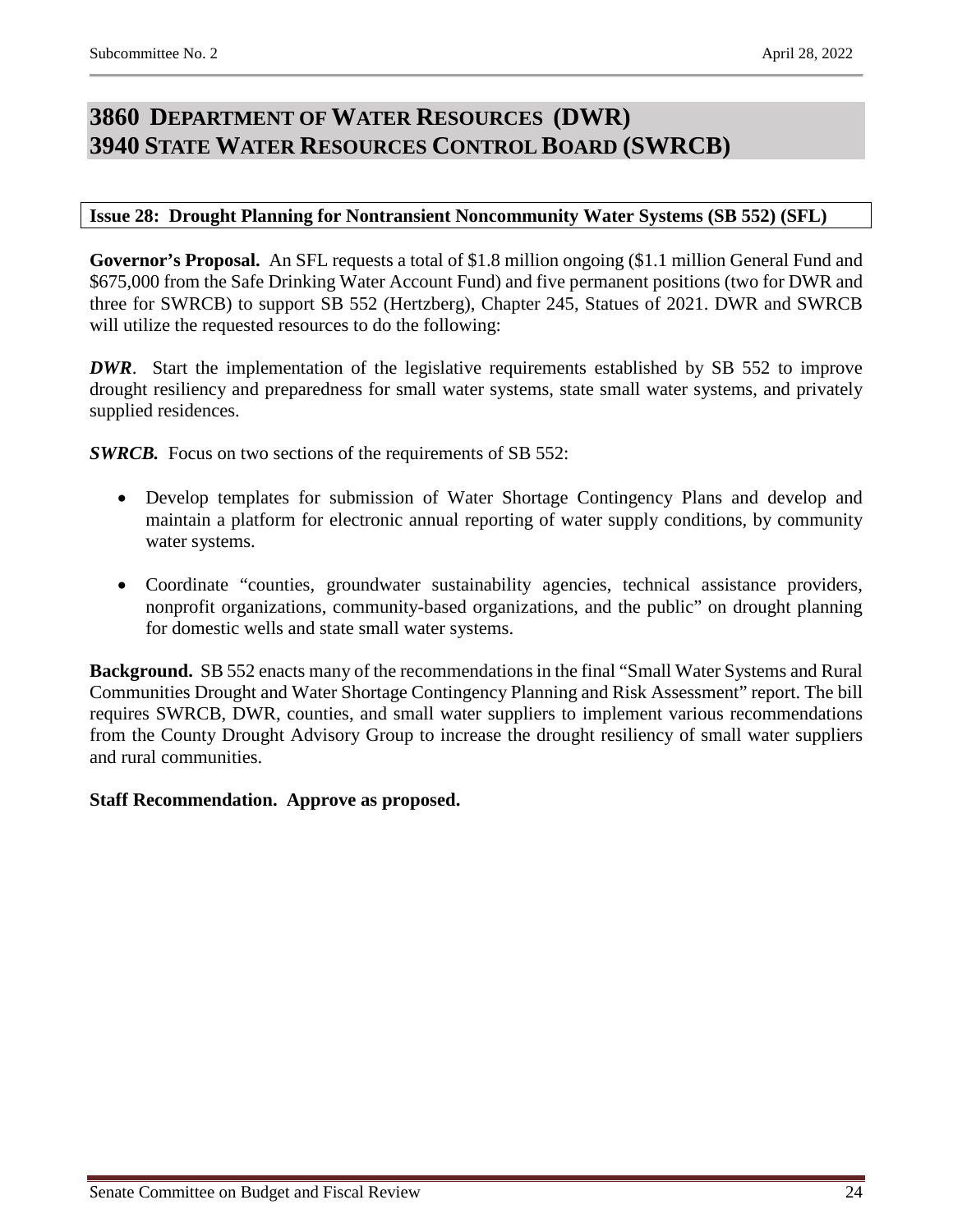# <span id="page-24-0"></span>**3885 DELTA STEWARDSHIP COUNCIL (DSC)**

### <span id="page-24-1"></span>**Issue 29: Human Resources (HR) Capacity Improvement (SFL)**

**Governor's Proposal.** An SFL requests one permanent position, with no additional funding required, to support the capacity improvements in DSC's HR office. DSC is in the process of transitioning from an inter-agency agreement with CalFire for HR services to provide HR services in-house with DSC staff.

**Background.** Since its inception in 2009, DSC has contracted with CalFire for HR Services including examination, hiring and recruiting, classification and pay, payroll and benefits, health and safety-related benefits, labor relations, employee discipline and position control through an inter-agency agreement (IAA) that is renewed triennial basis. Over the years, DSC has assumed more HR tasks while contracted HR service costs have been increasing.

Initially, contracted HR support services were approximately \$110,000 annually; however, in 2021- 2022 CalFire estimated the costs to be over \$189,000 per year. The current IAA will expire on June 30, 2022.

Given that DSC's IAA with CalFire will expire on June 30, 2022, the following tasks will be transitioning back to the organization resulting in a workload increase: appointments, payroll, timekeeping, salary/range determinations, benefits administration, disability management, personnel record management, examination drafting/coordination, withholding responses, and Career Executive Assignment bulletins. The increase in DSC workload, coupled with an opportunity to save DSC-related HR costs, necessitates the addition of one (1) full-time position to oversee the transactions-related activities that will be assumed by the Council.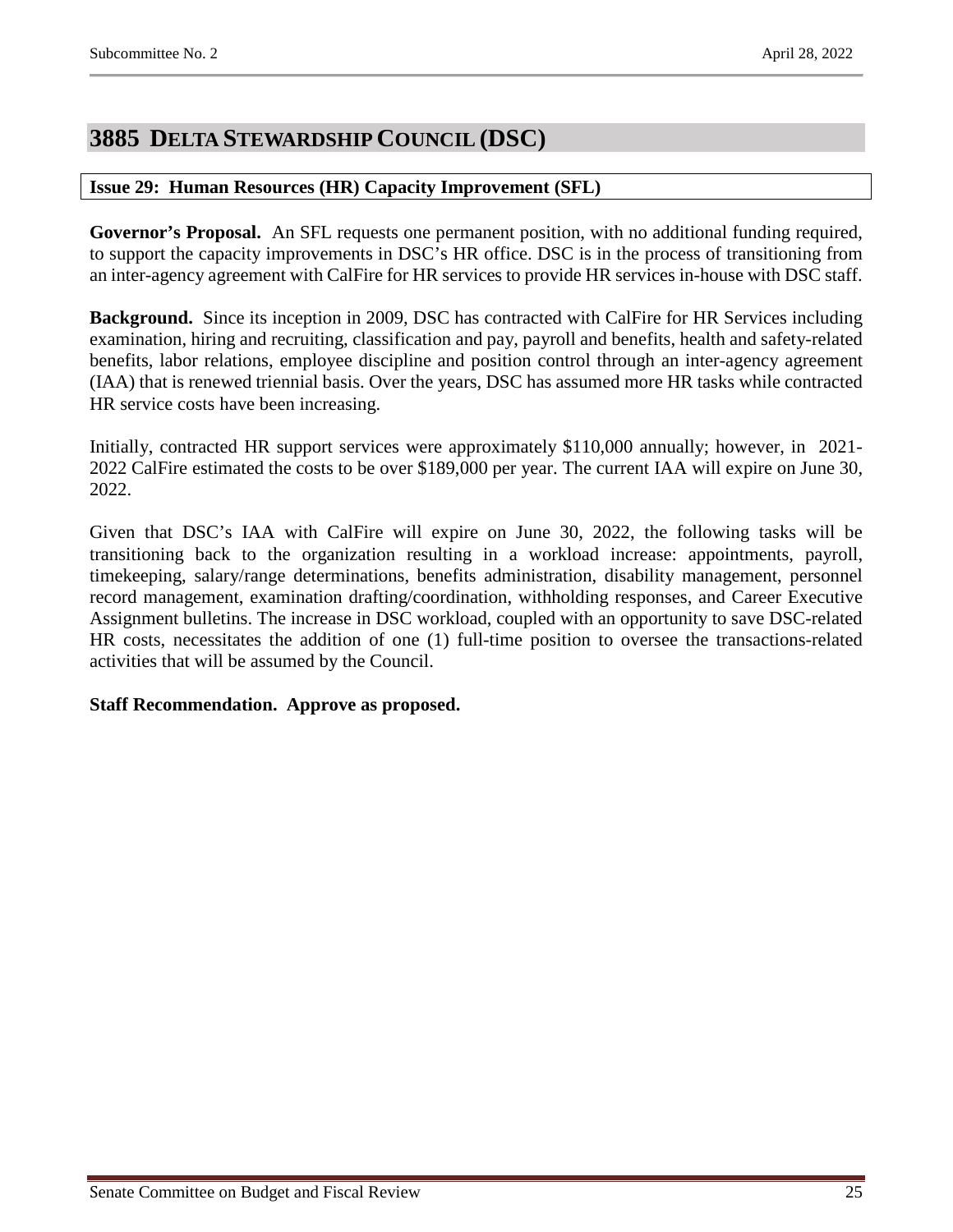# **DISCUSSION**

# <span id="page-25-0"></span>**VARIOUS DEPARTMENTS: NEW BUDGET CONTROL SECTION**

### <span id="page-25-1"></span>**Issue 30: Budget Control Section 20.00: Reappropriations and Reversions (SFL)**

**Governor's Proposal.** In an April 1 Finance letter, the Administration has proposed adding Control Section 20.00 to the annual Budget Act to establish an administrative approval process to revert or extend the deadline to commit and expend certain general obligation and lease revenue bond funds.

Background. Currently, the Legislature must approve any extension of the encumbrance or expenditure period of bond funds for projects that are not complete. In addition, the Legislature must approve any proposed reversion of unliquidated bond funds. Every year, the Budget Act includes a lengthy list of projects that need additional time to be completed and funds that need to be reverted.

The Administration is proposing to change the process to allow the Director of Finance to authorize an extension, up to three years, or a reversion of unspent funds after providing a written 30-day notification to the Joint Legislative Budget Committee (JLBC) and the appropriate fiscal committees and subcommittees in both houses of the Legislature.

According to the Department of Finance, the new control section will simplify "the reappropriation and reversion process for bond and non-governmental cost funds. This process will streamline workload and reduce the amount of technical budget bill language required for inclusion into the annual Budget Act while still providing transparency and notification to the Legislature."

The new control section would create an administrative approval process for following funds:

## *Natural Resources and Environmental Protection*

- River Parkway Subaccount
- Safe Drinking Water, Clean Water, Watershed Protection, and Flood Protection Bond Fund
- Flood Protection Corridor Subaccount
- Urban Stream Restoration Subaccount
- Bay-Delta Multipurpose Water Management Subaccount
- California Clean Water, Clean Air, Safe Neighborhood Parks, and Coastal Protection Fund
- Water Security, Clean Drinking Water, Coastal and Beach Protection Fund of 2002
- Safe Drinking Water, Water Quality and Supply, Flood Control, River and Coastal Protection Fund of 2006
- Water Quality, Supply, and Infrastructure Improvement Fund of 2014
- California Drought, Water, Parks, Climate, Coastal Protection, and Outdoor Access For All Fund

#### *Higher Education*

- 2004 Higher Education Capital Outlay Bond Fund
- 2006 California Community College Capital Outlay Bond Fund
- 2016 California Community College Capital Outlay Bond Fund

#### *General Government*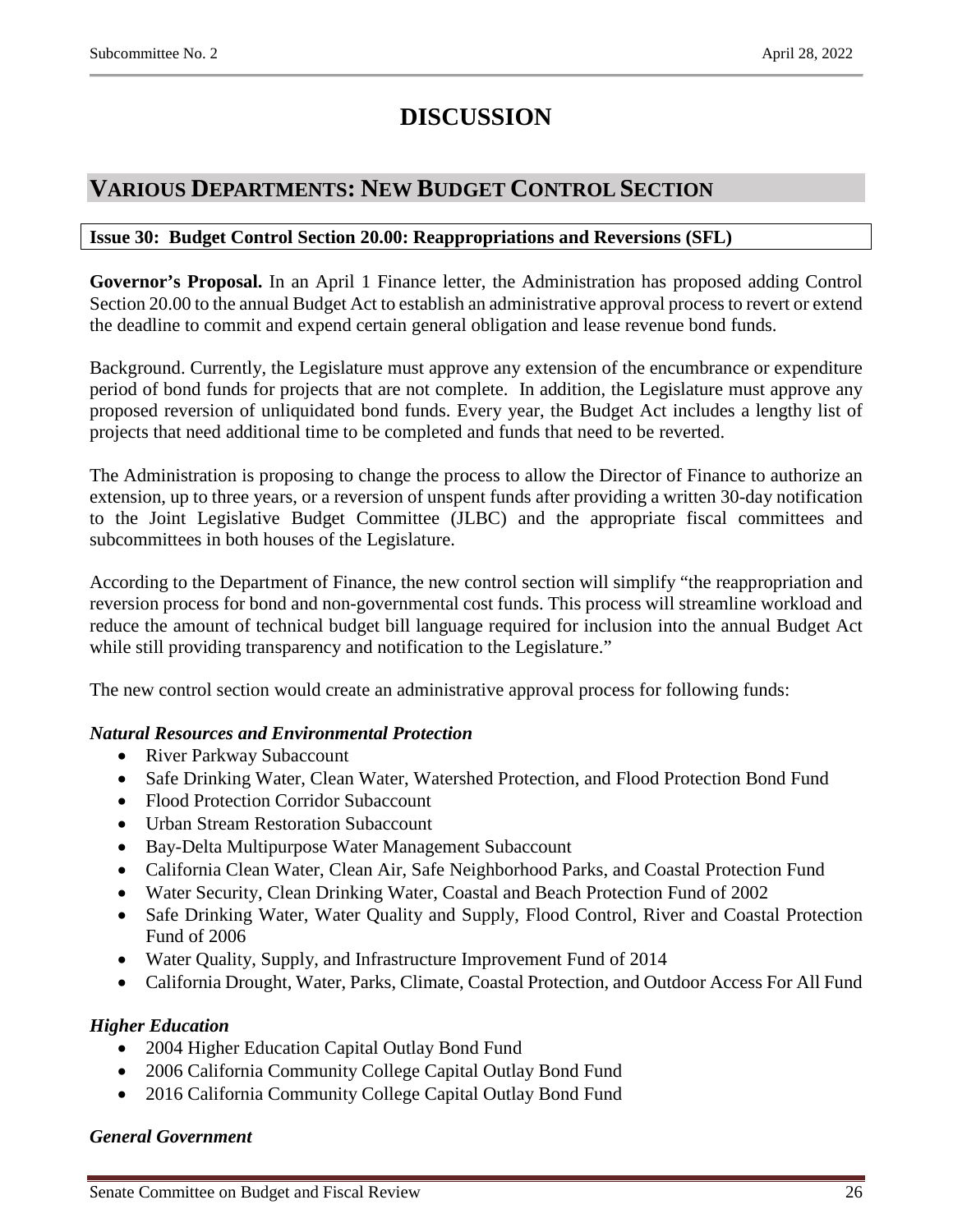- Public Buildings Construction Fund
- Public Buildings Construction Fund Subaccount

**LAO Comments and Recommendations.** The LAO finds the concept of streamlining the process for the administration to request technical, non-controversial reappropriations/extensions and reversions of certain bond and non-governmental funds to be reasonable. However, in general, the JLBC process can make it more challenging for the Legislature to perform its oversight role than the traditional budget process. Accordingly, ensuring that the administration limits its use to cases that are indeed technical and non-controversial will be important, and any revised process should provide the Legislature with the time and information necessary to facilitate its review. If the new control section is approved, the LAO recommends the Legislature consider modifying the proposed language in the following areas:

- *Types of Projects Covered*. The LAO recommends that the Legislature consider adding additional limitations on this new authority to ensure that it only applies to projects and programs for which the Legislature is comfortable that a JLBC process would provide adequate oversight. For example, the Legislature could consider excluding certain bond-funded projects from this process if there are concerns that these projects may require additional oversight. For example, greater oversight of prison projects that are not on track to be completed in the timeline initially presented to the Legislature could be warranted. This is because inmate population projections indicate that the state could be in a position to close around four additional prisons (beyond the one prison already identified by the administration for closure) within the next several years and it would not be cost-effective to reappropriate funds to continue projects at prisons that could be closed. Accordingly, the Legislature may wish to consider excluding the California Department of Corrections and Rehabilitation's (CDCR's) prison projects from this process to preserve its current oversight of prison infrastructure projects. Alternatively or additionally, the Legislature could consider excluding bond-funded projects that meet certain criteria from this process. For example, the Legislature could exclude lease-revenue funded projects that (1) are above a certain dollar threshold if it is concerned about applying the proposed process to very large legislativelyestablished projects or programs (such as CDCR's Health Care Facility Improvement Program, which totaled over \$1 billion in lease revenue bonds) or (2) have already received one or more previous reappropriations/extensions due to concerns about projects that have continuously experienced lengthy delays.
- *Timing.* It is more difficult for the Legislature to adequately review JLBC notifications that are received during periods of peak budget workload. Accordingly, the LAO recommends the Legislature consider adding language to the proposed control section requiring corresponding JLBC notifications to be submitted prior to May 1st each year. If the administration would like to request additional funding extensions or reversions after May 1st, it could do so through a traditional budget request.
- *Information Provided*. In order to facilitate legislative review, the LAO recommends adding language to the control section requiring that DOF provide a spreadsheet with certain key information on the proposed extensions along with the JLBC notification.

**Staff Recommendation.** Hold open.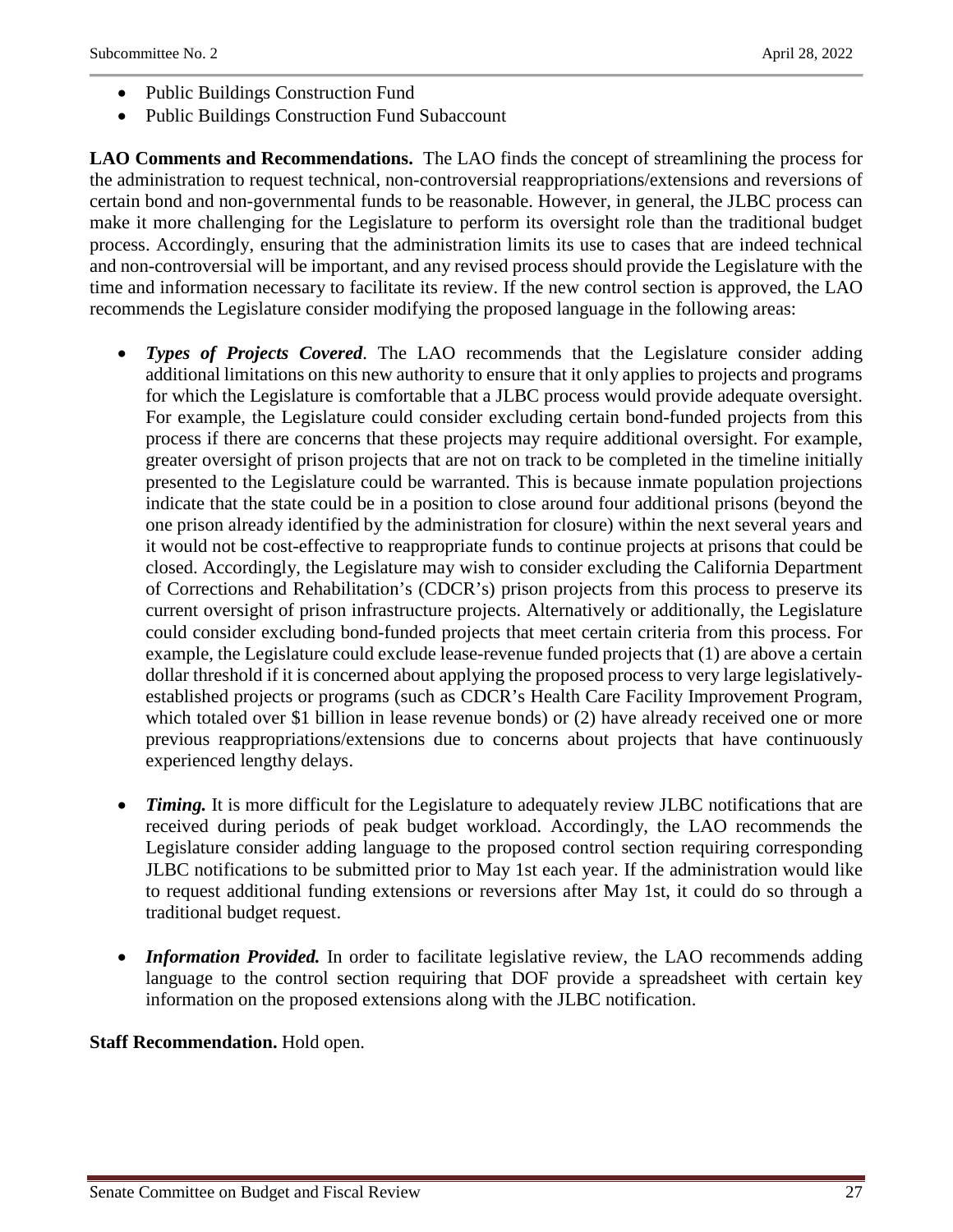# <span id="page-27-0"></span>**3540 DEPARTMENT OF FORESTRY AND FIRE PROTECTION (CALFIRE)**

## <span id="page-27-1"></span>**Issue 31: Office of the State Fire Marshal (OSFM), Fire and Life Safety Designated Campus Fire Marshal Program (SFL)**

**Governor's Proposal.** An SFL requests a \$3.2 million reimbursement authority increase in 2022-23, \$2.8 million ongoing, and 12 positions to support the Office of the State Fire Marshal's (OSFM) workload associated with reviewing the University of California (UC) campus' adherence to the Designated Campus Fire Marshal (DCFM), Memorandum of Understanding (MOU) entered into as allowed by Health and Safety Code (HSC) Section 13146.

**Background.** HSC Section 13108(c) tasks the OSFM with the enforcement of its adopted regulations and building standards relating to fire and panic safety published in the California Building Standards Code in all state-owned buildings, specified state occupied buildings, and state institutions. AB 2021 (Fletcher), Chapter 370, Statutes of 2010, authorized the State Fire Marshal to delegate enforcement authority for UC campuses or property to the DCFM. This led to the development of an MOU with the UC providing delegation of specified fire and life safety review and inspection functions to qualified staff of the institutions with adherence to applicable mandates and contractual obligations.

**Legislative Analyst's Office (LAO) Comments.** *Governor Proposes New Unit to Oversee UC's Enforcement of Building Standards.* The proposal would provide \$3.2 million in reimbursement authority in 2022-23 and \$2.8 million ongoing and 12 positions to create a new unit within OSFM. This unit, which would be called the UC Compliance and Evaluation Unit (CEU), would oversee UC's DCFM program and would be paid for by UC. (At the time this analysis was prepared, UC could not provide the LAO with information on which source of funds it would use to pay for these costs.) Since 1994, OSFM has delegated authority to enforce regulations and building standards related to fire and panic safety at UC campuses to DCFM pursuant to an MOU. OSFM argues that the proposed resources are necessary to help it oversee DCFM's compliance with the current MOU, such as by enabling it to provide more training to DCFM and perform additional monitoring and data collection activities. CalFire notes that the department identified overseeing DCFM's enforcement of building standards as a risk in its 2021 Leadership Accountability Report.

**LAO Recommendation.** *Recommend Rejecting Proposal Due to Insufficient Justification of Need for New Unit.* The LAO finds that OSFM has not provided adequate justification for the need for the requested unit. Specifically, at the time this analysis was prepared, CalFire had not provided specific evidence to substantiate that DCFM currently fails to adequately enforce building standards or justify that a new unit within OSFM is necessary to monitor and improve DCFM's longstanding delegated authority. Furthermore, the LAO notes that UC has expressed concerns with this proposal. Specifically, UC argues that additional OSFM oversight of DCFM is not required as DCFM staff are trained and hold the same prerequisites for certification as do OSFM deputies. UC further asserts that the proposal will result in an unnecessary burden on campuses to coordinate with OSFM for a redundant program. UC also indicates that it does not believe the proposed resources are warranted or reasonable.

Given the lack of adequate justification from OSFM that the proposed unit is necessary and the concerns raised by UC, the LAO recommends rejecting the proposal. To the extent the Administration would like to continue to pursue this proposal, it could resubmit it in January 2023. This would provide OSFM time to provide additional justification of the need for this unit and afford the Legislature more time to consider the concerns raised by UC. **Staff Recommendation. Reject.**

Senate Committee on Budget and Fiscal Review 28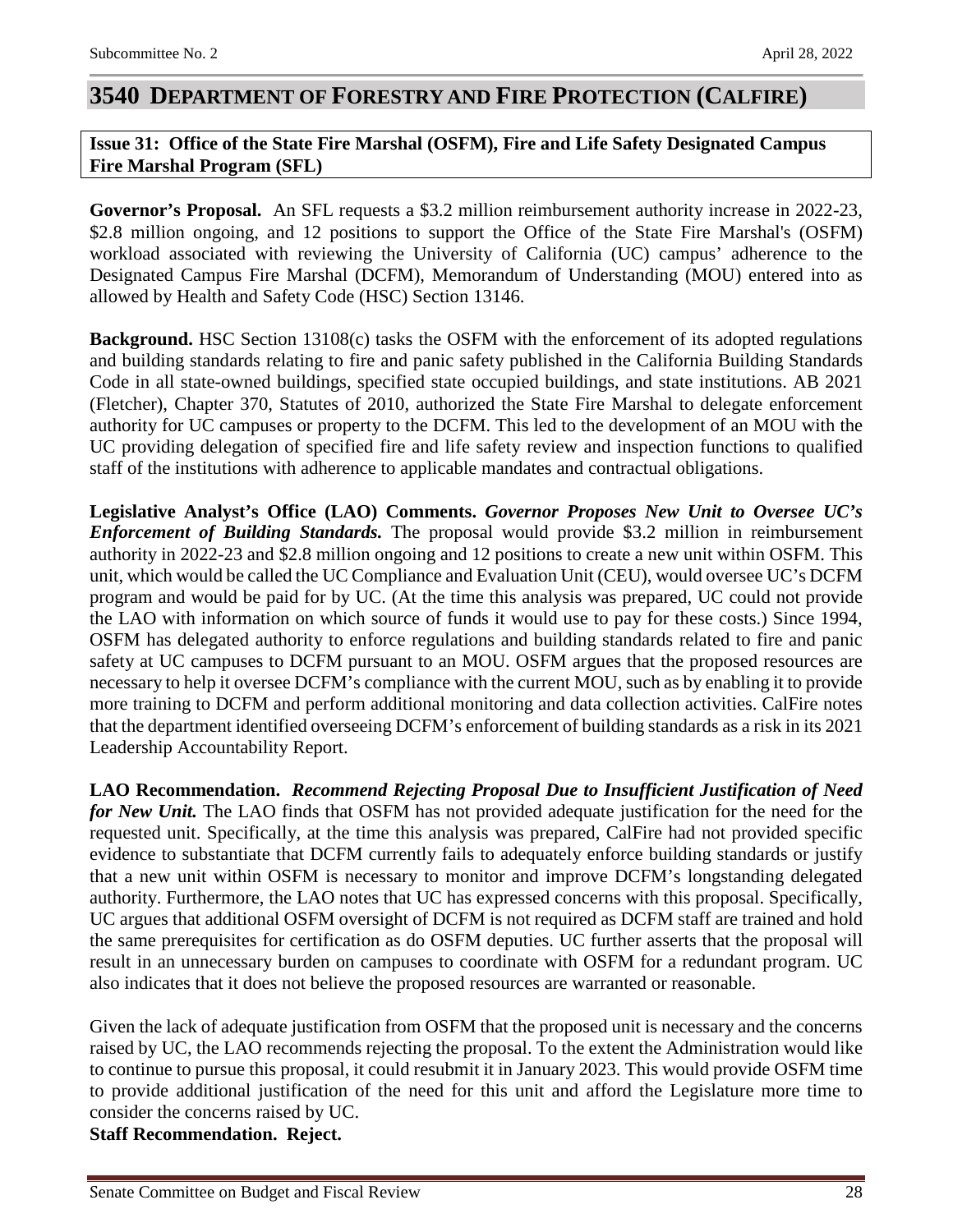# <span id="page-28-0"></span>**3790 DEPARTMENT OF PARKS AND RECREATION (PARKS)**

### <span id="page-28-1"></span>**Issue 32: Statewide: Budget Packages and Studies (SFL)**

**Governor's Proposal.** An SFL requests \$1 million in spending authority from the Natural Resources and Parks Preservation Fund (NRPPF). Parks is currently evaluating its infrastructure needs and will utilize a selection process to identify capital outlay projects that will improve visitor experiences and build park resources and recreational opportunities fostering better connections with under-resourced communities and tackling barriers to park access.

Once potential capital outlay projects are selected, these funds will be used to develop detailed scope and cost estimates for consideration by the Legislature through the annual budget process. Subsequent capital outlay appropriations will be proposed from these funds set-aside in the NRPPF, as additional funding is needed for future phases.

**Background.** *2021 Leadership Accountability Report (December, 2021).* According to Parks, its mission is to provide for the health, inspiration, and education of the people of the state by helping to preserve the state's biological diversity, protecting natural and cultural resources, and creating opportunities for outdoor recreation.

Among the risks and controls outlined in the report are impacts of climate change, which will amplify and exacerbate a range of threats to park visitors and resources, including sea level rise, forest health and wildfire, and intense winter storms.

*Sea Level Rise.* Parks manages approximately 25 percent of the state's coastline and will experience increased coastal flooding — impacting the built infrastructure, and natural and cultural resources — in the coming years and decades.

Parks has implemented a number of site-specific responses to coastal erosion, drawing on current information and predictive models to institute a suite of projects to build resilience in coastal and infrastructure and park units. Also, the department developed a Sea Level Rise Adaptation Strategy that will guide future planning and project implementation activities.

*Forest Health and Wildfire.* Parks owns approximately 300,000 acres of forest land and has been impacted by climate driven disturbances such as widespread tree mortality and recent large and destructive wildfires. Additionally, a large number of Parks's facilities are within or adjacent to areas prone to wildland fires. Several parks have been significantly impacted by wildfires in the past few years resulting in the loss of multiple administrative and visitor-serving facilities.

Parks has implemented fuel reduction and forest management projects in recent years, completed an interagency MOU — and funding agreements — with CalFire to address prescribed fire and other fuel treatment efforts. Funding in 2021-22 "Early Action" measures and in 2021-22 will support a further increase in pace and scale of forest management actions intended to attenuate wildfire severity and restore natural forest and fire management regimes across the landscape. Numerous projects and district (park/region) level programs are under development and will be implemented in the coming years.

*Intense Winter Storms.* Over the past several years, powerful winter storms have caused significant damage to Parks facilities, such as roads and trails being damaged by mudslides. This situation is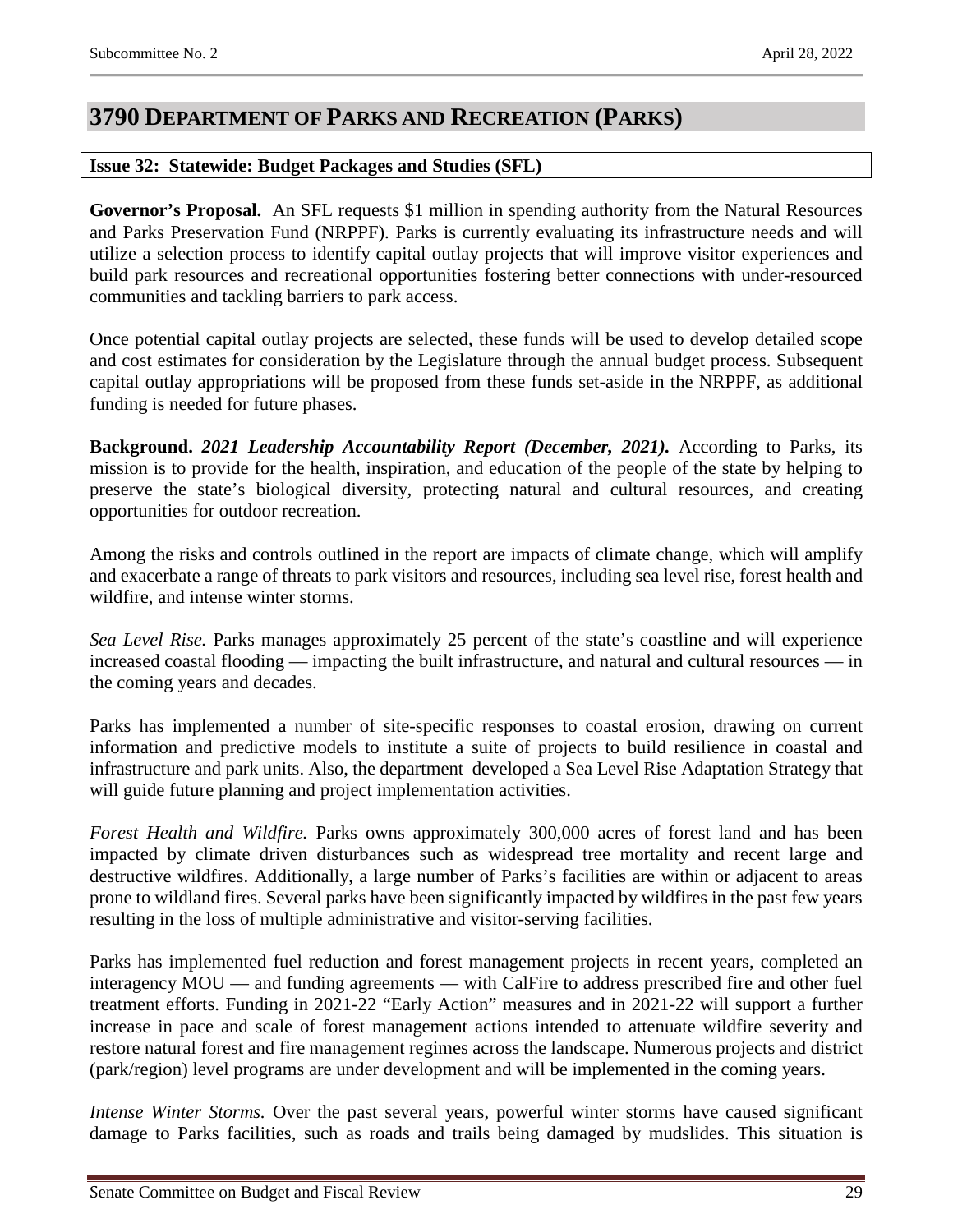exacerbated by the significant backlog in deferred maintenance projects designed to maintain roads and trails to address erosion and provide proper stormwater drainage.

*Deferred Maintenance.* Parks has not been able to fund ongoing maintenance sufficiently over the past few decades resulting in a backlog of deferred maintenance projects of approximately \$1.2 billion and thousands of projects. The 2021 Budget Act included \$185 million to address Parks's deferred maintenance backlog. The department's priority deferred maintenance projects include, but are not limited to, water and wastewater systems, parking lots, trails, roads, restrooms, utilities (such as electrical and fire suppression systems), historical structure rehabilitations and stabilizations, roofs, and bridges. For Parks, nearly all of the projects directly or indirectly support public access and/or have environmental benefits.

According to the 2021 Leadership Accountability Report, the department's large deferred maintenance backlog includes a significant number of sea wall projects, facility relocations and fuel reduction projects that have not been even completed on a regular basis to maintain public safety, safe fuel levels and defensible spaces around its facilities. Recent one-time funding has allowed Parks to increase its efforts to reduce fuel loads and create defensible spaces and to "harden" facilities by installing fire resistant materials. Appropriations in 2021-22 associated with the enactment of AB 3074 (Friedman), Chapter 259, Statutes of 2020, will allow for ongoing work to address this backlog.

### **Staff Recommendation. Hold open.**